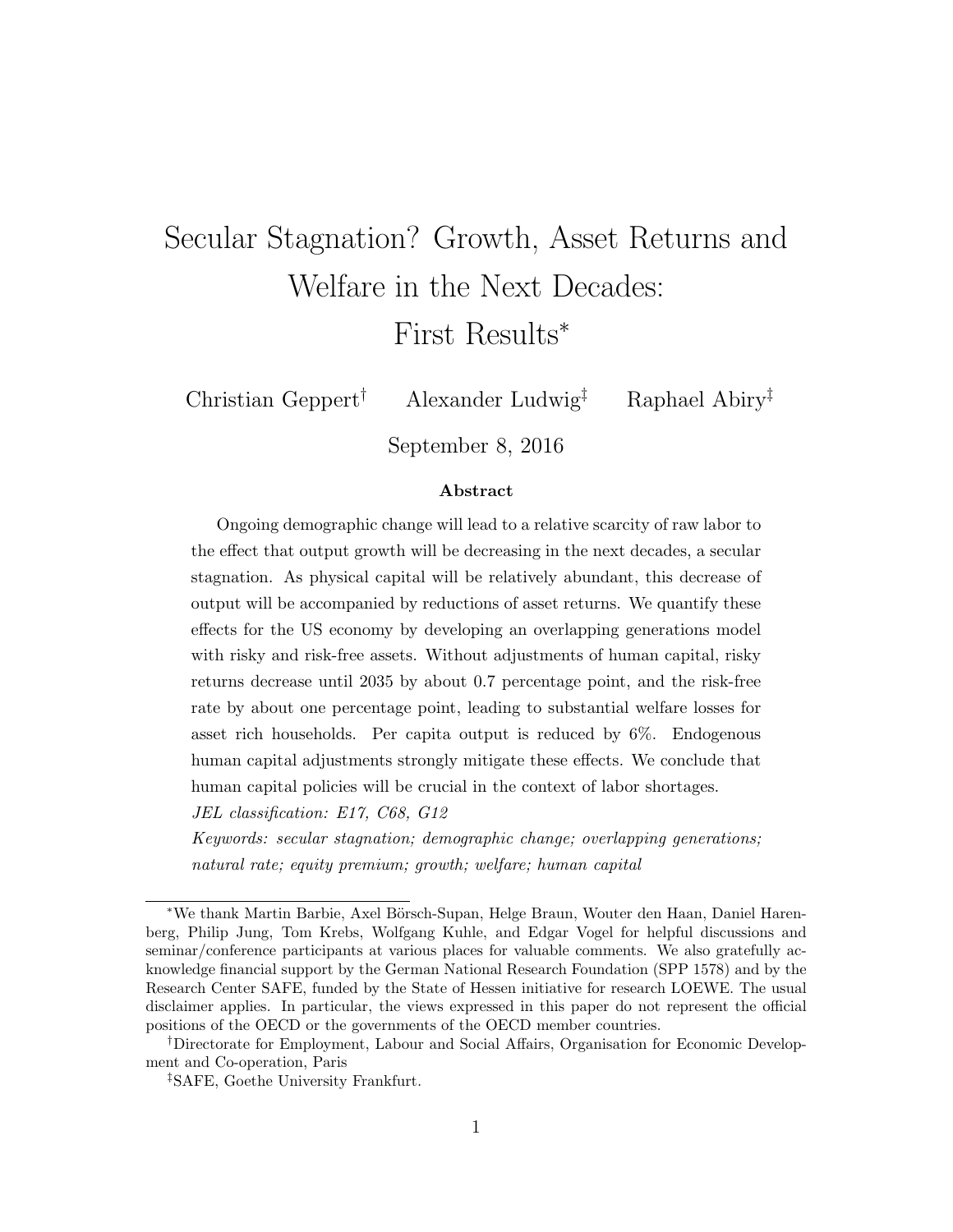# **1 Introduction**

In his famous keynote addresses at the IMF in 2013 and at the NABE Policy conference in 2014, Summers (2013, 2014) argued in terms of three propositions as follows: in consequence of "secular stagnation"—a long-run or trend reduction of growth<sup>1</sup>—(i) it will be "increasingly difficult" to achieve "adequate growth" in the US and other industrialized economies; (ii) that these developments will likely be accompanied by "a substantial decline in the equilibrium or natural rate of interest"; and (iii) that "addressing these challenges requires different policy approaches than are represented by the current conventional wisdom".<sup>2</sup>

The present paper analyzes the role of demographic change for a secular stagnation along all three propositions. First, we ask if—and if so how strongly and for how long—demographic change will effect growth of the US economy in the next decades. We do so by developing a structural model of an economy with a production sector and a household sector in order to capture how the relative demands and supplies of production factors change in consequence of the demographic evolution over the next decades. In order to realistically capture these demographic developments, we develop an overlapping generations model featuring a very detailed description of the aging process<sup>3</sup> and its role for household decisions.

Second, we investigate whether the potential reduction of growth is accompanied by a decline of real rates of return. To do so we explicitly distinguish between equilibrium risky asset returns and the returns of a (one period ahead) risk-free bond. While standard predictions suggest that demographic change leads to a shortage of labor and an abundance of physical capital to the effect that marginal productivities and hence asset returns decline, these effects may be very different across asset classes. Older households may have a higher preference for relatively riskfree investments which would increase relative demand for bonds. Therefore, bond returns may decrease by more than risky asset returns. Also, our distinction between different assets enables us to be explicit about the notion of the "natural

<sup>&</sup>lt;sup>1</sup>The term secular is used in contrast to cyclical or short-term, and suggests a change of fundamental dynamics. The term was originally coined by Hansen (1938).

<sup>2</sup>See Summers (2014, p. 66). As Summers (2014) further points out, one reason for secular stagnation might be the demographic development over the next decades leading to an increasing shortage of labor thereby depressing output.

<sup>&</sup>lt;sup>3</sup>We use the terms "demographic change" and "aging" interchangeably.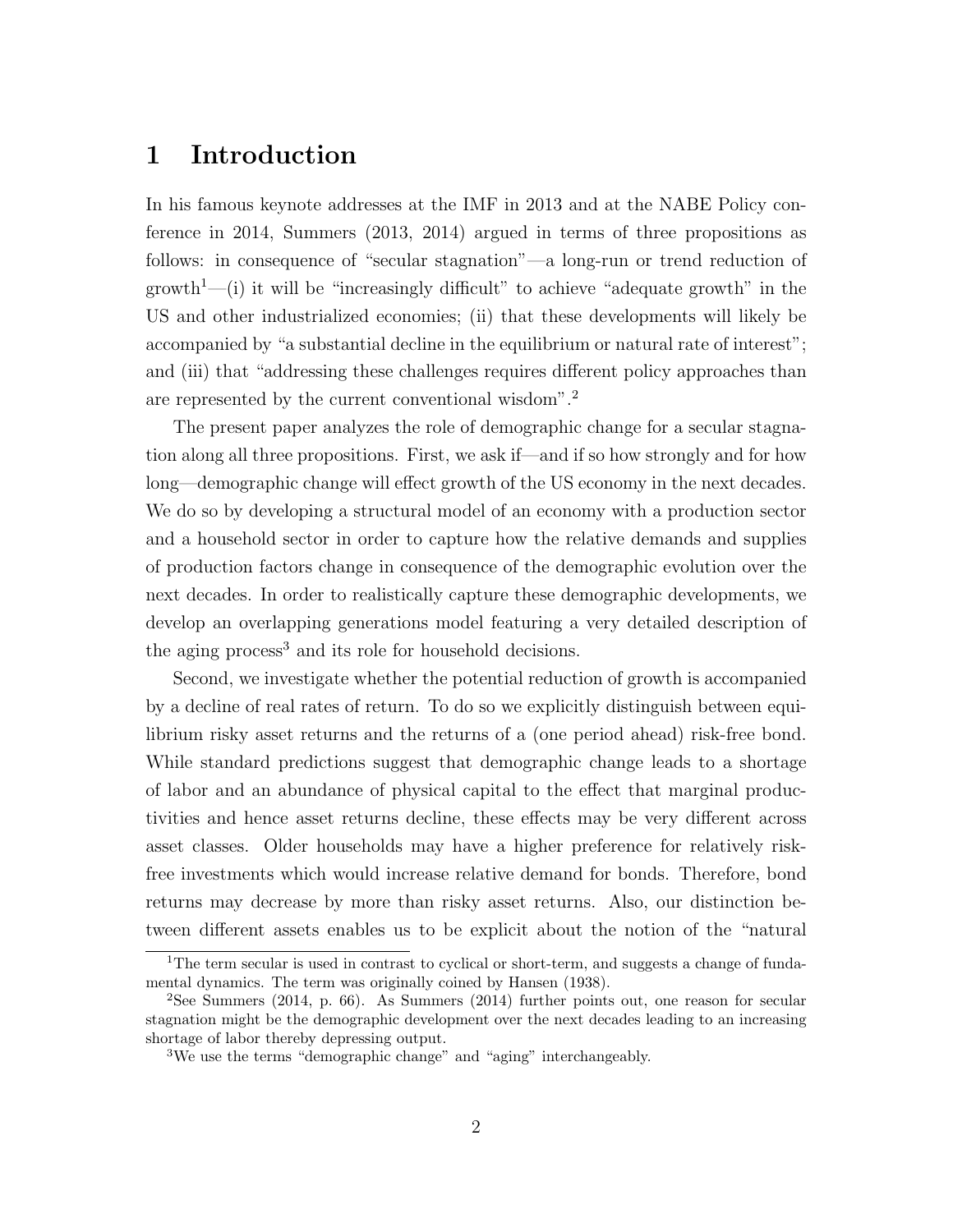rate" which provides important guidance for central banks for their interest rate policies. According to Wicksell (1898), the natural rate of interest is the interest rate which is compatible with a stable price level. In monetary theory the workhorse model of central bank behavior is the Tayor rule (Taylor 1993) which models the nominal interest rate as the natural rate plus some deviation terms. Hence, an appropriate model of the development of the natural rate is required for fine tuning monetary policy instruments. We deliver such a forecasting instrument by modeling the supply side of assets through a production sector with a capital structure with exogenous leverage, i.e., we assume that an exogenous share of total firms' assets is held in equity, the rest in bonds.<sup>4</sup> The demand side for differential assets stems from the household sector where intra-generational heterogeneity—induced by stochastic income processes—and intergenerational heterogeneity (by age) gives rise to trade across households in both assets.

Third, in terms of policy implications, we emphasize that human capital policies may play an important role in the next decades. While we do not model these policies explicitly, we consider two polar human capital scenarios. In our first scenario we restrict human capital adjustments. Then, accumulated losses in per capita output until year 2035—resulting from the demography induced reduction of growth rates stand at roughly 6 percent relative to a constant growth environment. Risky asset returns decrease by 0.7 and bond returns by 1 percentage point until 2035. These relatively strong effects would lead to quite strong welfare losses for middle aged and old households who hold substantial physical and financial wealth. In our second scenario households react to increasing life-expectancy and increasing wages as well as falling real asset returns by increasing their human capital investments. Then per capita output decreases by only 2 percent (relative to a long-run path with constant growth rates). Risky asset returns decrease by roughly 0.16 and risk-free returns by 0.24 percentage points. These quantitative effects are rather mild. In light of real world frictions on markets for human capital (which we do not model)<sup>5</sup> we argue that our two scenarios bracket the evolution of future asset returns, growth and welfare.

<sup>4</sup>Leverage is frequently modeled this way in the finance literature to increase the volatility of stock returns, cf., e.g., Boldrin, Christiano, and Fisher (1995) and Croce (2014).

 $5$ Such elements are not included in the model for technical reasons. As further discussed below, we achieve computational tractability by using a specific framework giving rise to closed form solutions of households' policy functions. These analytical results would seize to exist in a setup with frictions.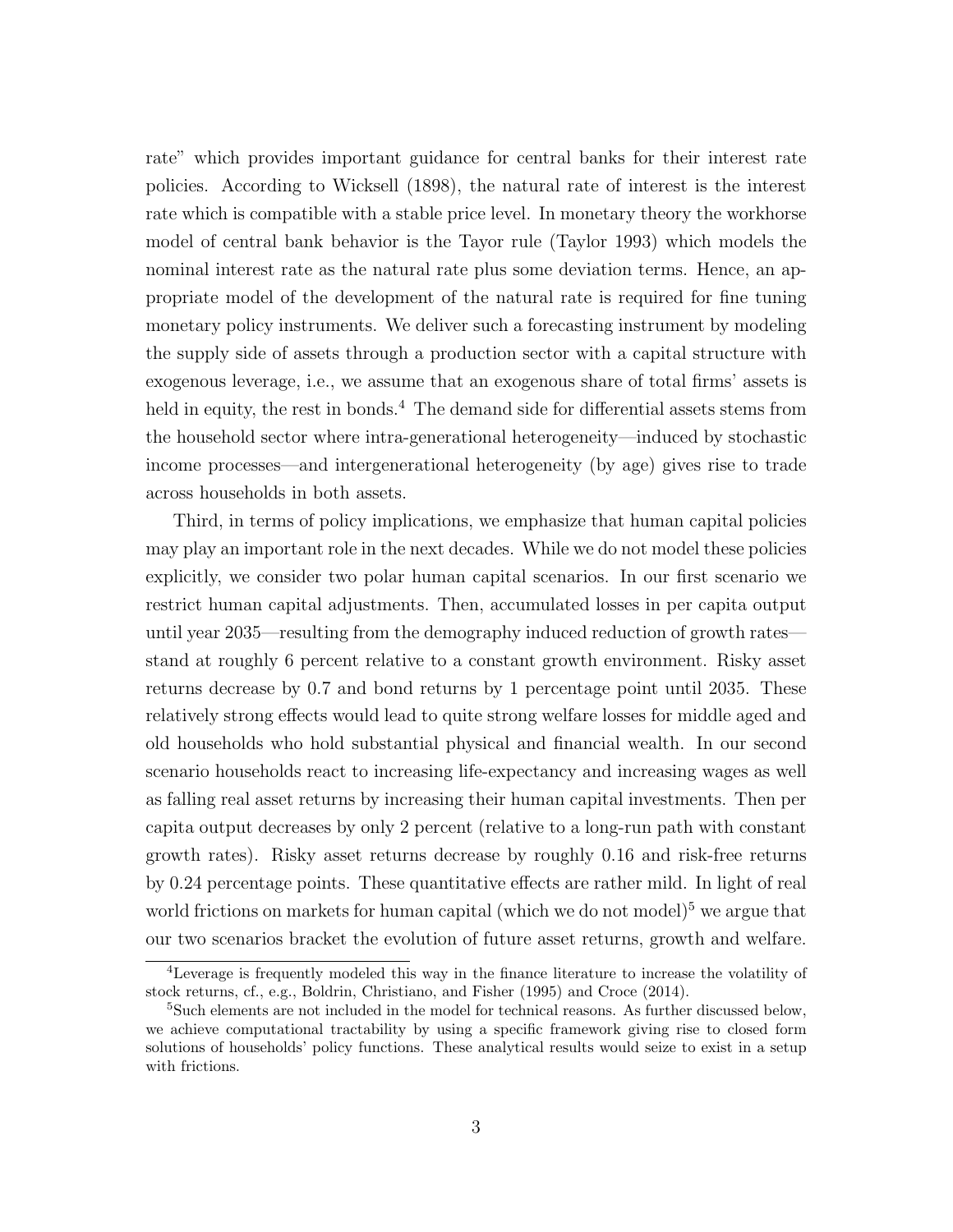Furthermore, we show that social security policies that hold constant contribution rates may be welfare improving.<sup>6</sup> Only then the aforementioned dampening effects on aggregate results and on welfare through human capital adjustments are at work.

These results are driven by demographic developments which we take as exogenous. According to our demographic projections, the working age population ratio<sup>7</sup> will decrease by roughly 10 percentage points. The ensuing shortage of the quantity of raw labor and the accompanying relative abundance of physical capital leads to decreasing output, increasing gross wages and falling asset returns. These relative price movements—in combination with the increasing life-time horizon resulting from increasing life expectancies—will lead households to increase their human capital investments because relative human capital returns increase. As a result of human capital adjustments, the reductions of output and of capital productivity as well as equilibrium asset returns will be mitigated. Furthermore, our model predicts that average portfolio shares of investments in risky assets are decreasing over the life-cycle. Because demographic change shifts population shares so that there are relatively more elderly households—the old-age dependency ratio<sup>8</sup> increases by more than 15 percentage points—the demand for bonds relative to equities increases. This reduces bond returns more strongly, hence the equity premium increases.

We contribute to a growing literature on secular stagnation. A collection of overview articles on the topic is given in Teulings and Baldwin (2014). Eggertsson and Mehrotra (2014) develop a New Keynesian model with overlapping generations in which a deleveraging shock leads to an oversupply of savings triggering low interest rates. In their framework, the same effects would be caused by a drop of the population growth rate. Eggertsson, Mehrotra, and Summers (2016) employ a two-country model to study how capital flows transmit shocks in a low interest rate environment. Relative to this literature, we emphasize demographics as the key source of the joint phenomenon of low growth and low interest rates. For simplicity, we look at a closed economy model.<sup>9</sup> Similar to our contribution, Carvalho, Fer-

<sup>6</sup>These results are not yet contained in the current version of the paper.

<sup>7</sup> I.e., the fraction of the population in working age (age 20-64) relative to the total adult population.

<sup>&</sup>lt;sup>8</sup>I.e., the population in retirement age (age 65 and older) as a fraction of the working age population.

<sup>&</sup>lt;sup>9</sup>This is a fair approximation for the US economy. E.g., in a purely deterministic multi-country overlapping generations model with international capital flows driven by heterogenous demographic developments, Krüger and Ludwig (2007) show that world interest rates faced by the US alter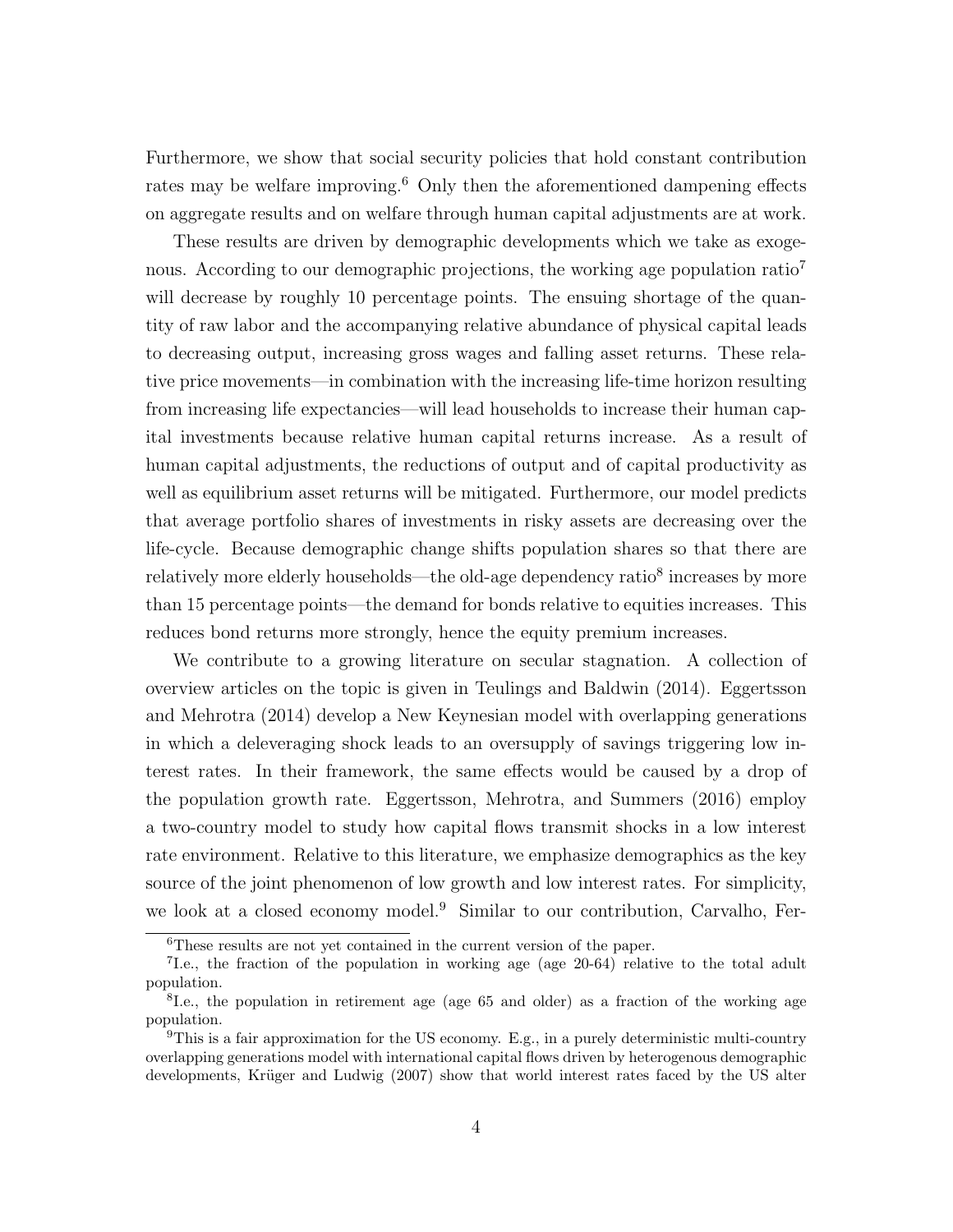rero, and Nechio (2016) investigate whether demographic developments drive down real interest rates. They focus on a deterministic environment with one asset and accordingly cannot study differential asset returns as we do.

Our work also relates to a relatively large literature that employs variants of Auerbach and Kotlikoff (1987) overlapping generations models to quantitatively evaluate the consequences of demographic change for growth and welfare, cf., e.g., Börsch-Supan, Ludwig, and Winter (2006), Attanasio, Kitao, and Violante (2007), Krüger and Ludwig (2007), Ludwig, Schelkle, and Vogel (2012) and the literature cited therein. Relative to this literature, the main novel aspect in our work is to explicitly model differential asset returns. We thereby relate to a literature on aging and the equity premium (Bakshi and Chen 1994; Brooks 2004; Börsch-Supan, Ludwig, and Sommer 2003; Geanakoplos, Magill, and Quinzii 2004; Kuhle 2008) which has not reached a consensus on the quantitative effects of demographic change on differential asset returns. While Brooks (2004) reports substantial increases in the equity premium, the approximate calculations in Börsch-Supan, Ludwig, and Sommer (2003) rather suggest a small increase. Geanakoplos, Magill, and Quinzii (2004) conclude that "the equity premium is smaller when the population of savers is older" which the authors interpret as a contradiction to the findings of Bakshi and Chen (1994) and Brooks (2004). These papers all employ relatively stylized overlapping generations models with few generations. Such a periodicity severely restricts households to re-balance their portfolios. We avoid such restrictions by employing a large scale overlapping generations model that runs at an annual frequency. To significantly reduce computational costs we adopt the risky human capital framework developed in Krebs (2003) and Krebs and Wilson (2004). This setup gives rise to closed form solutions of households' policy functions for consumption and total saving, conditional on the law of motion of the aggregate state of the economy and the solution for optimal portfolio shares.<sup>10</sup>

This paper proceeds as follows. Section 2 develops the large scale quantitative overlapping generations model. Section 3 describes our approach to numerically solve this model as well as the model's calibration. Section 4 presents the results

relatively little between closed and open economy variants of their model.

<sup>&</sup>lt;sup>10</sup>Human capital is modeled as an asset and in suitable transformation of our model reduces to a standard portfolio choice model. Once portfolio shares are computed, policy functions of savings and consumption are linear in wealth, as in the seminal work by Merton (1969) and Samuelson (1969).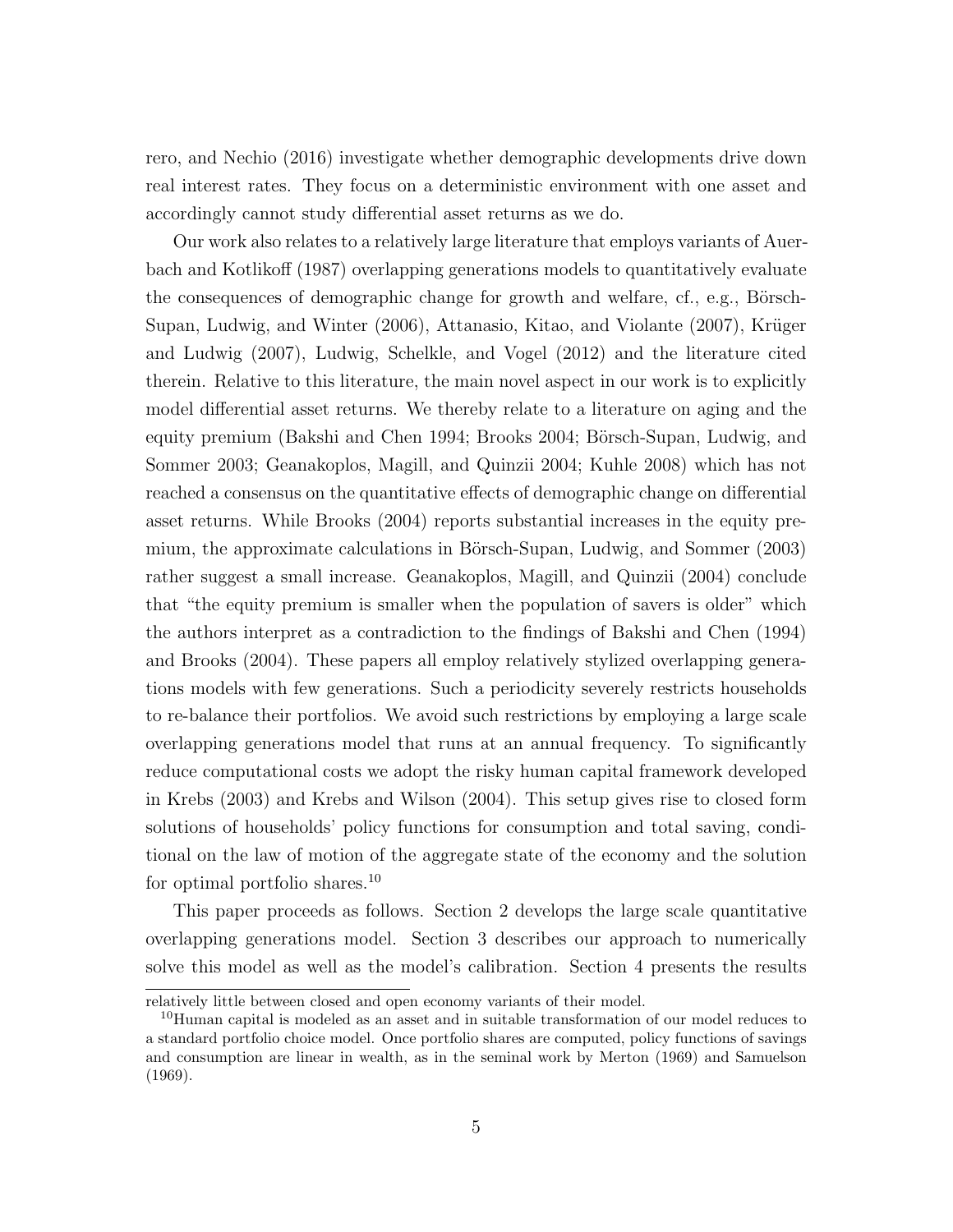and, finally, Section 5 concludes. Separate appendices provide proofs of propositions and additional results.

# **2 Quantitative Model**

We extend the classical Diamond (1965) economy to a multi-period setup as in Auerbach and Kotlikoff (1987) with idiosyncratic and aggregate risk. On the household side, labor income is a choice variable which we implement by adopting the human capital framework developed in Krebs (2003) and Krebs and Wilson (2004) in an overlapping generations setup. In each period, a household of a given age chooses to invest a fraction of her overall wealth in human capital, respectively financial capital. As for the fraction of wealth invested in financial assets, the household solves a standard portfolio allocation problem by choosing how much to invest into risky physical capital and (one period ahead) risk-free bonds. Consequently, there are three assets in the economy: risky human capital, risky physical capital and riskfree bonds. Our setup is such that, once portfolio allocation decisions are made, household consumption and savings policies are linear age-dependent functions of wealth, cf. Merton (1969) and Samuelson (1969). Therefore, conditional on expectations on the evolution of aggregate prices, the household problem is easy to solve. This feature of the model is particularly useful because it enables us to solve a large-scale OLG model with rather complex dynamics without incurring tremendous computational costs. On the firm side, the model is standard.

#### **2.1 Risk and Time**

Time is discrete and runs from  $t = 0, \ldots, \infty$ . Aggregate uncertainty is represented by an event tree. The economy starts with some fixed event  $\lambda_0$ , and each node of the tree is a history of exogenous shocks  $\lambda^t = (\lambda_0, \lambda_1, \dots, \lambda_t)$ . The shocks are assumed to follow a Markov chain with finite support *L* and strictly positive transition matrix Π. For notational convenience, we only index variables by time thereby suppressing the dependency of variables on  $\lambda^t$  but it is understood that all choice variables are functions of history.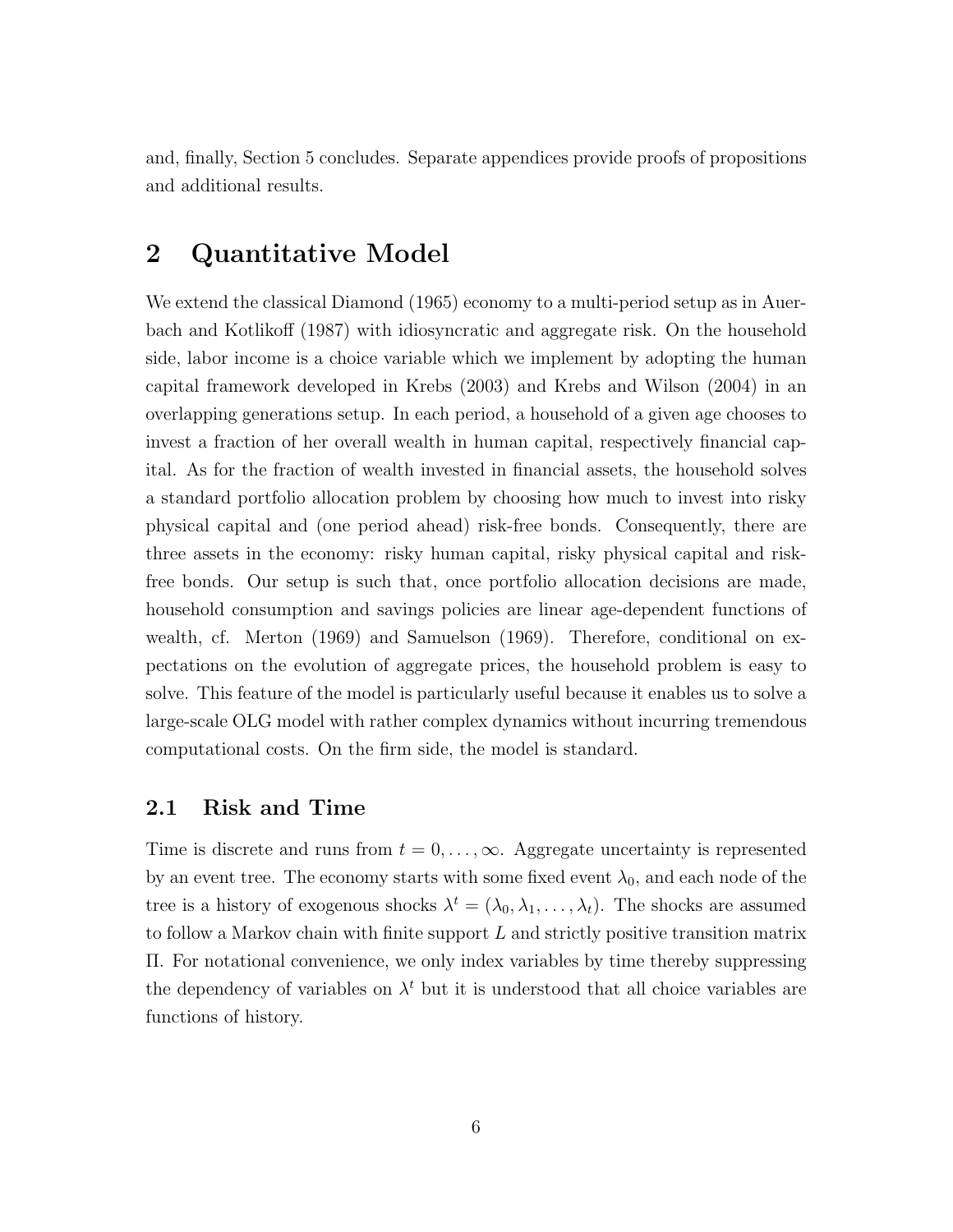## **2.2 Production**

Production takes place with a standard Cobb-Douglas production function with total output at time *t* given by

$$
Y_t = z_t \cdot K_t^{\alpha} \cdot (\Upsilon_t \cdot H_t)^{1-\alpha} \tag{1}
$$

where  $K_t$  is the aggregate stock of physical capital,  $H_t$  is the aggregate stock of human capital, and  $z_t$  is a stochastic shock to total factor productivity.  $\Upsilon_t$  is a human capital augmenting productivity parameter which grows at the exogenous constant rate *g* to capture the observed trend growth of GDP.

Profit maximization of firms leads to the standard first order conditions stating that marginal products equal returns minus depreciation:

$$
r_t^K = \alpha \cdot z_t \cdot \left(\frac{K_t}{\Upsilon_t \cdot H_t}\right)^{\alpha - 1} - \delta_t^K
$$
 (2a)

$$
r_t^H = \Upsilon_t \cdot (1 - \alpha) \cdot z_t \cdot \left(\frac{K_t}{\Upsilon_t \cdot H_t}\right)^{\alpha}.
$$
 (2b)

Note that  $r^H$  grows along with  $\Upsilon$  over time while  $r^K$  is trend-stationary. Following Krüger and Kübler (2006), Storesletten, Telmer, and Yaron (2007), Gomes and Michaelides (2008) and others we assume that the depreciation rate of physical capital,  $\delta_t^K$ , is stochastic.

The capital stock,  $K_t$ , is financed by issuing stocks and bonds in quantities  $S_t$ and  $B_t$ , so that  $K_t = S_t + B_t = S_t(1 + \ell)$  where  $\ell$  is an exogenous and constant leverage ratio (debt-equity ratio). Accordingly, the firm only decides on aggregate capital and not on the capital structure. We borrow this specification from the finance literature, cf., e.g., Boldrin, Christiano, and Fisher (1995) and Croce (2014). It allows us to keep the depreciation shocks, which drive stock return volatility, small in the calibration. This is desirable, because large depreciation shocks imply unrealistically large fluctuations on the real side of the economy. The leveraged stock return is

$$
r_t^s = r_t^K + \ell \left( r_t^K - r_t^f \right). \tag{3}
$$

Accordingly, leverage ceteris paribus increases the mean and the variance of stock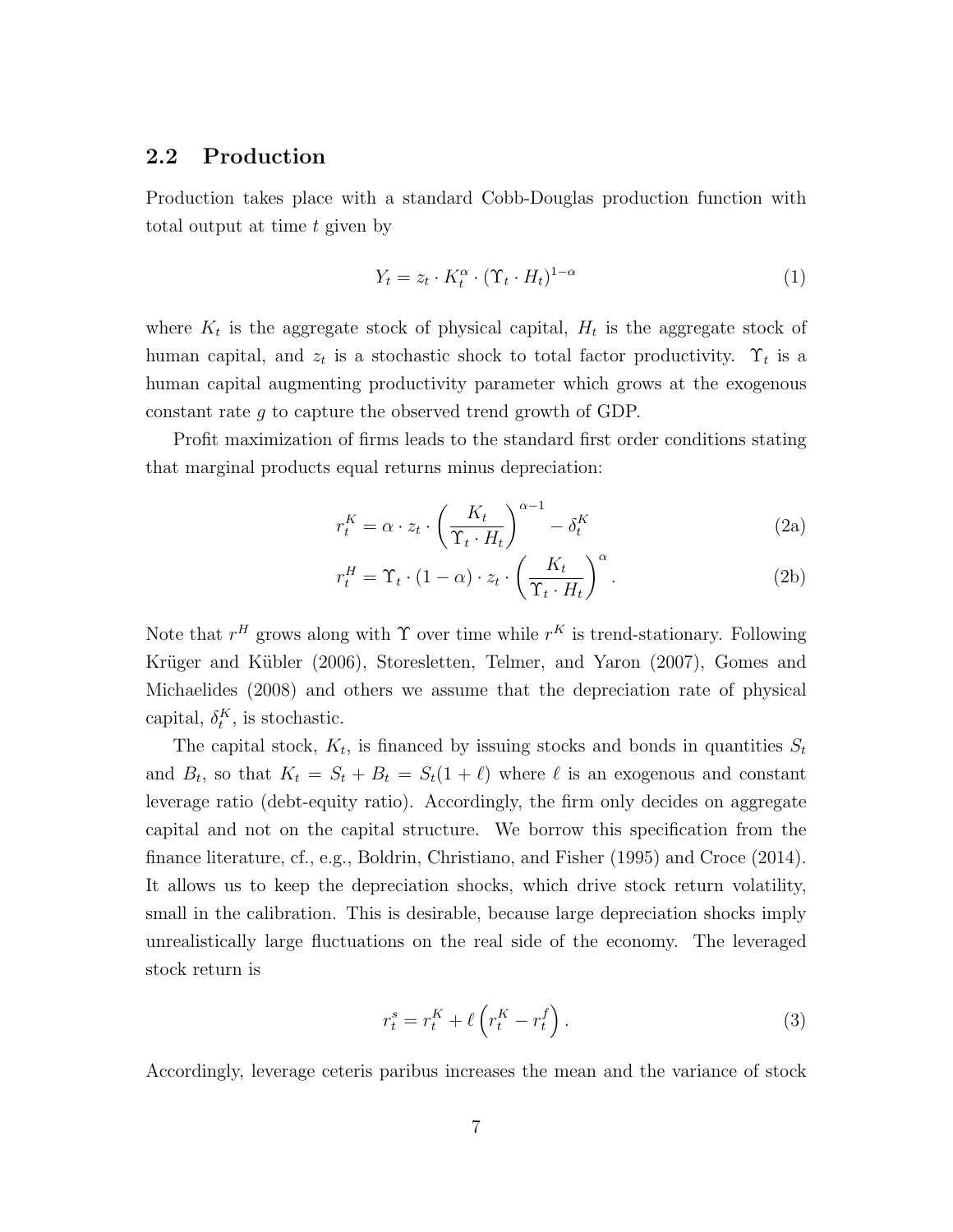returns.

#### **2.3 Demographics**

The economy is populated with  $J+1$  overlapping generations and the underlying population dynamics is the exogenous driving force of the model. Households enter the model at the age of 20  $(j = 0)$  and live at most until turning 101  $(j = J + 1 = 81)$ . Population of age *j* in time period *t* is given recursively as

$$
N_{t,j} = \begin{cases} N_{t-1,j-1} \cdot \varsigma_{t-1,j-1} & \text{for } j = 1, \dots, J \\ \sum_{l=0}^{j_f} f_{t-20,l} \cdot N_{t-20,l} & \text{for } j = 0 \end{cases}
$$
 (4)

where  $\varsigma_{t,j}$  and  $f_{t,j}$  denote time and age-specific survival and fertility rates, respectively.  $j_f$  is the age of menopause. Processes governing mortality and fertility are assumed to be non-stochastic.

#### **2.4 Preferences**

We assume Epstein-Zin-Weil recursive preferences (Epstein and Zin 1989; Epstein and Zin 1991; Weil 1989). Let *θ* be a measure of risk-aversion and *ξ* denote the elasticity of inter-temporal substitution. Epstein-Zin preferences then write as

$$
u_{t,j} = \left[c_{t,j}^{\frac{1-\theta}{\gamma}} + \beta \cdot \left(\mathbb{E}_{t,j}[\varsigma_{t,j} \cdot u_{t+1,j+1}^{1-\theta}] \right)^{\frac{1}{\gamma}}\right]^{\frac{\gamma}{1-\theta}}
$$
(5)

where  $\gamma \equiv (1-\theta)/(1-1/\xi)$ .  $0 < \beta < 1$  is the standard discount factor. For  $\theta = 1/\xi$ we have  $\gamma = 1$  and are back at standard CRRA preferences.  $\beta$  is the raw time discount factor and  $c_{t,j}$  is consumption at time  $t$ , age  $j$ .  $\mathbb{E}_{t,j}$  is the expectations operator and expectations are taken with respect to idiosyncratic shocks to human capital and aggregate shocks to productivity and physical capital depreciation conditional on information at time *t*, age *j*. As  $\varsigma_{t,J}$  equals 0 for all *t*, equation (5) implies that  $u_J = c_J$ . Also observe that  $u_{t,j} > 0$  for  $c_{t,j} > 0$ .<sup>11</sup>

<sup>&</sup>lt;sup>11</sup>We assume that the payoff in the event of death is  $x = 0$  with utility from death  $\Gamma(x) = 0$ so that we preserve homotheticity. The term inside the EZ aggregator accordingly writes as  $\varsigma_{t,j} \cdot u_{t+1,j+1}^{1-\theta} + (1-\varsigma_{t,j})\Gamma(x) = \varsigma_{t,j} \cdot u_{t+1,j+1}^{1-\theta}$ . For our measure of risk aversion with respect to consumption risk we shall later require  $\theta \geq 1$ . This means that we assume a different measure of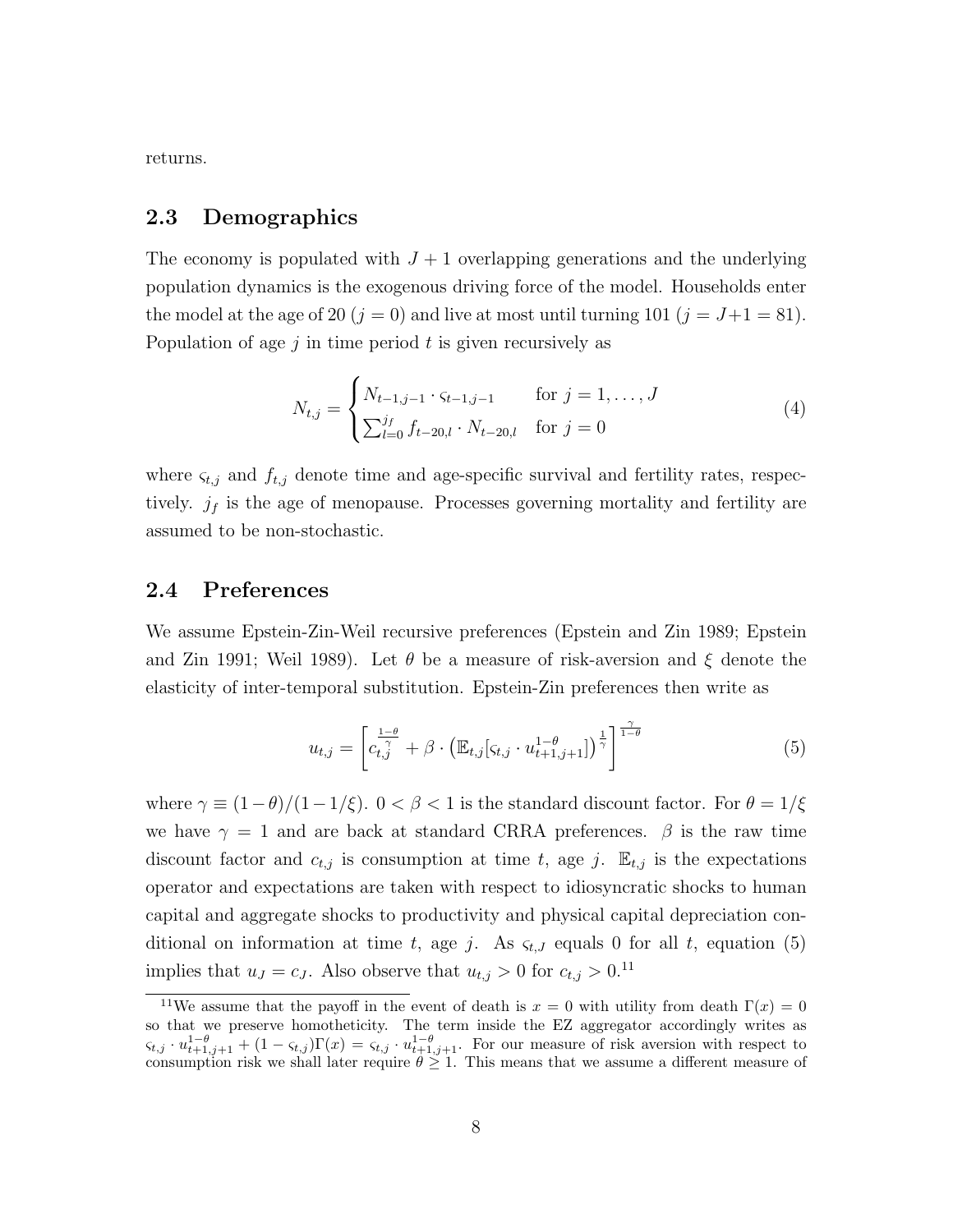#### **2.5 Endowments**

When entering the economy at age  $j = 0$ , households are endowed with an initial level of human capital,  $h_{t,0} = h_0$  for all *t* and financial wealth  $k_{t,0} = 0$  (there are no bequest flows to households). Summing financial assets and human capital makes up households' total wealth. Each period, households choose to invest a fraction of their total wealth in financial assets and in human capital respectively. Let  $i_{t,j}^h$ denote the amount of wealth invested in human capital.

Human capital earns a gross rate of return of  $r_t^H$  which is the marginal product of human capital. The term  $r_t^H \cdot h_{t,j}$  can be understood as gross earnings of a household at age *j* in period *t*. We assume that human capital depreciates at the individual level by the age-specific deterministic rate  $\delta_j^h$ . The age-profile of  $\{\delta_j^h\}_{j=1}^j$  enables us to calibrate the model such that it mimics decreasing returns to human capital accumulation as assumed elsewhere in the literature (e.g., Huggett, Ventura, and Yaron (2011)). We assume the following functional form

$$
\delta_j^h = -\chi_0 + \exp(\chi_1 \cdot j), \quad \chi_0 > 0, \chi_1 \ge 0,
$$
\n(6)

which is monotonically increasing in *j* so that  $1 - \chi_0 \leq \delta_j^h \leq \delta_{j+1}^h$  for all *j*.  $\chi_1$  is the rate at which the household's human capital depreciation accelerates when getting older.

After the return to human capital is paid the household is hit by an additive idiosyncratic shock to its human capital holdings:

$$
\eta_t \sim \mathcal{D}(0, \sigma^2(\lambda_t))
$$
\n<sup>(7)</sup>

where  $\mathcal D$  is some distribution with mean zero, further specified in Section 3. Although the shock is idiosyncratic, it depends on the current state of the economy,  $\lambda_t$ , because, as further discussed below, the variance of the idiosyncratic human capital shock,  $\sigma_t^2$ , depends on the current state of the economy.

Collecting these elements, the human capital accumulation equation in period *t*,

risk aversion with respect to death,  $\tilde{\theta} \in (0,1)$ , to be able to write  $\Gamma(x) = x^{1-\tilde{\theta}} = 0$ , for  $x = 0$ , cf. Hugonnier, Pelgrin, and St-Amour (2013) for a similar approach. For a rigorous discussion on Epstein-Zin-Weil utility and the value of life see, e.g., Córdoba and Ripoll (2016) and Bommier, Harenberg, and Legrand (2016).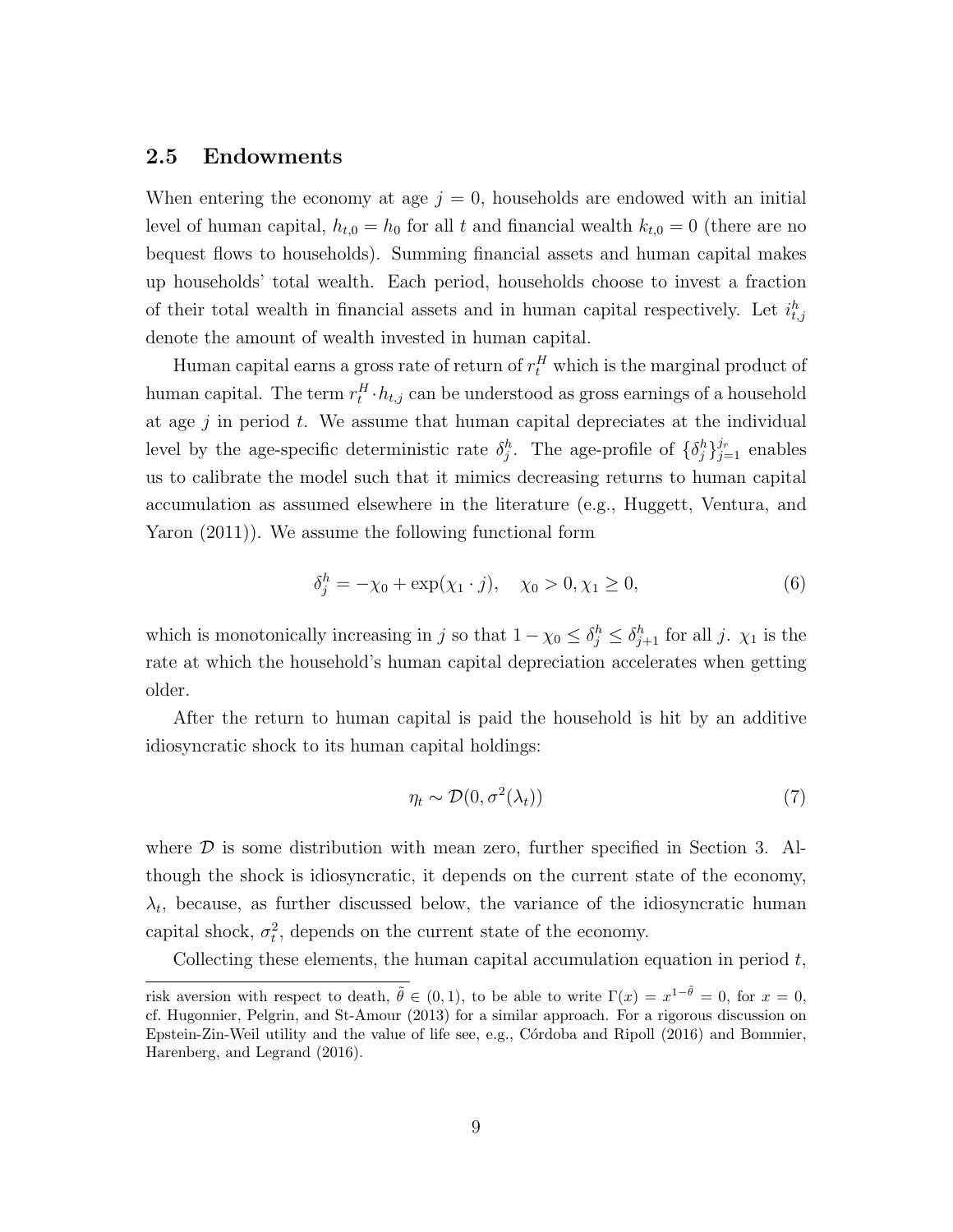age *j*, is given by

$$
h_{t+1,j+1} = h_{t,j} \cdot (1 - \delta_j^h + \eta_t) + \tilde{i}_{t,j}^h, \qquad h_{t,j} \ge 0 \quad \forall \ t, j,
$$
\n(8)

where  $\tilde{i}_{t,j}^h \equiv i_{t,j}^h / \Upsilon_t$ .<sup>12</sup> Note that all variables in (8) are trend-stationary.<sup>13</sup>

With respect to financial wealth  $k_{t,j}$ , the household faces a portfolio decision between risky and one period ahead risk-free financial assets, which we denote in the following by *risky equity* and *risk-free bonds* respectively, hence  $k_{t,j} = s_{t,j} + b_{t,j}$ where  $s_{t,j}$  are holdings of stocks when entering period t, age j and  $b_{t,j}$  are bonds. The dynamic financial asset accumulation equation in period *t*, age *j*, is accordingly given by

$$
k_{t+1,j+1} = s_{t+1,j+1} + b_{t+1,j+1} = s_{t,j}(1+r_t^s) + b_{t,j}(1+r_t^f) + h_{t,j} \cdot r_t^H - i_{t,j}^h - c_{t,j}.
$$

Let  $\alpha_{t,j}^s = \frac{s_{t,j}}{k_{t,j}}$  $\frac{s_{t,j}}{k_{t,j}}$  be the fraction of holdings of risky equity in period *t*, age *j*. Then  $\alpha_{t,j}^b =$ *bt,j*  $\frac{b_{t,j}}{k_{t,j}} = 1 - \alpha_{t,j}^s$  is the fraction of holdings in bonds. We can then rewrite the dynamic asset budget constraint as

$$
k_{t+1,j+1} = k_{t,j} \cdot (1 + r_t^f + \alpha_{t,j}^s \cdot (r_t^s - r_t^f)) + h_{t,j} \cdot r_t^H - i_{t,j}^h - c_{t,j}.
$$
 (9)

#### **2.6 Transformations and Recursive Household Problem**

**Transformations.** To prepare the closed form solutions of the household model stated in the subsequent proposition, detrend the dynamic budget constraint (9) by dividing through the deterministic trend Υ*<sup>t</sup>* to get

$$
\tilde{k}_{t+1,j+1} = \frac{1}{1+g} \left( \tilde{k}_{t,j} \cdot (1+r_t^f + \alpha_{t,j}^s \cdot (r_t^s - r_t^f)) + h_{t,j} \cdot \tilde{r}_t^h - \tilde{i}_{t,j}^h - \tilde{c}_{t,j} \right). \tag{10}
$$

<sup>&</sup>lt;sup>12</sup>We assume that costs for human capital investment,  $i_t^h$ , grow with the same rate as  $\Upsilon_t$ .

<sup>&</sup>lt;sup>13</sup>As the return to human capital  $r_t^H$  already exhibits a trend growth along with  $\Upsilon_t$ , human capital must be trend stationary in order to assure that gross human capital earnings,  $h_{t,j} \cdot r_t^H$ , grow at the same rate as  $\Upsilon_t$  over time.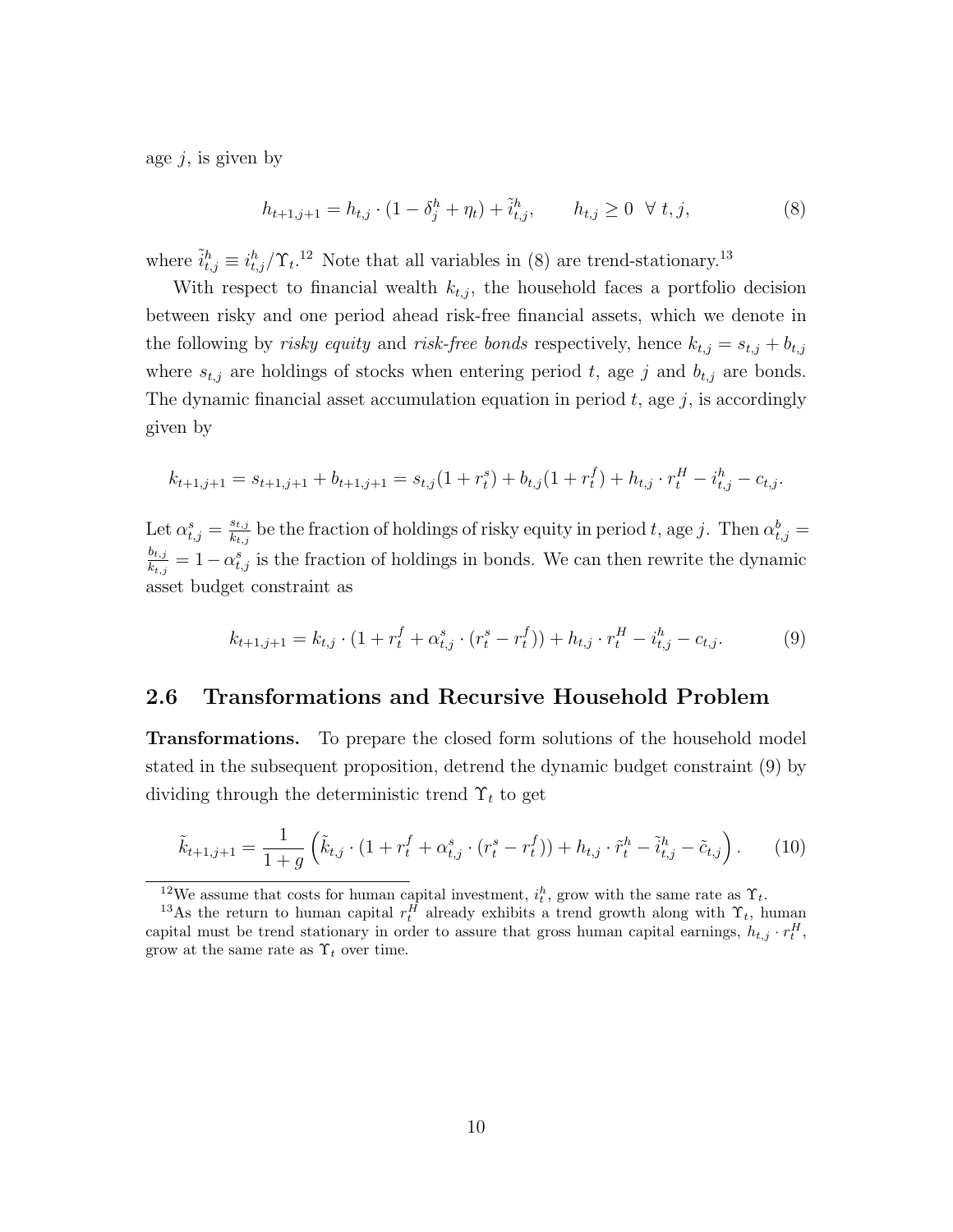where  $\tilde{k}_{t,j} = \frac{k_{t,j}}{\Upsilon_t}$  $\frac{k_{t,j}}{\Upsilon_t}, \tilde{c}_{t,j} = \frac{c_{t,j}}{\Upsilon_t}$  $\frac{c_{t,j}}{\Upsilon_t}$  and  $\tilde{r}_t^h = \frac{r_t^h}{\Upsilon_t}$ . Next, add  $\frac{1}{1+g}$  times equation (8) to the above to get

$$
\tilde{k}_{t+1,j+1} + \frac{h_{t+1,j+1}}{1+g} = \tilde{k}_{t,j} \cdot \frac{1}{1+g} \left( 1 + r_t^f + \alpha_{t,j}^s \cdot (r_t^s - r_t^f) \right) + \frac{h_{t,j}}{1+g} \cdot \left( 1 + \tilde{r}_t^h - \delta_j^h + \eta_t \right) - \tilde{c}_{t,j}. \tag{11}
$$

The previous step is the first key transformation: linearity of the human capital accumulation function represented in (8) leads to the convenient property that investment expenses cancel out when consolidating the budget constraints.

Now, define total household wealth as the sum of holdings of financial and (growth rate adjusted) human wealth,  $\tilde{w}_{t,j} = \tilde{k}_{t,j} + \frac{h_{t,j}}{1+t}$  $\frac{n_{t,j}}{1+g}$ . Further, denoting by

$$
\hat{\alpha}_{t,j}^s \equiv \frac{\alpha_{t,j}^s \tilde{k}_{t,j}}{\tilde{w}_{t,j}}\tag{12a}
$$

$$
\hat{\alpha}_{t,j}^h \equiv \frac{h_{t,j}/(1+g)}{\tilde{w}_{t,j}}\tag{12b}
$$

the period *t*, age *j* holdings of stocks relative to total wealth, respectively the holdings of human wealth relative to total wealth, and by

$$
1+\hat{r}_{t,j}^h\equiv (1+g)(1+\tilde{r}_t^h-\delta_j^h+\eta_t)
$$

a growth rate adjusted gross return on human capital, rewrite (11) in terms of total wealth accumulation as

$$
\tilde{w}_{t+1,j+1} = \tilde{w}_{t,j} \cdot \frac{1}{1+g} \left( 1 + r_t^f + \hat{\alpha}_{t,j}^s \cdot (r_t^s - r_t^f) + \hat{\alpha}_{t,j}^h \cdot \left( \hat{r}_t^h - r_t^f \right) \right) - \tilde{c}_{t,j} \tag{13}
$$

Finally, define the gross portfolio return as

$$
\hat{r}_t \equiv r_t^f + \hat{\alpha}_{t,j}^s \cdot (r_t^s - r_t^f) + \hat{\alpha}_{t,j}^h \cdot \left(\hat{r}_t^h - r_t^f\right)
$$

and let cash-on-hand as wealth cum interest be  $\tilde{x}_{t,j} \equiv \tilde{w}_{t,j}(1+\hat{r})$ . With this definition rewrite (9) as

$$
\tilde{x}_{t+1,j+1} = (\tilde{x}_{t,j} - \tilde{c}_{t,j}) \cdot \frac{1}{1+g} \cdot (1+\hat{r}_{t+1}).
$$
\n(14)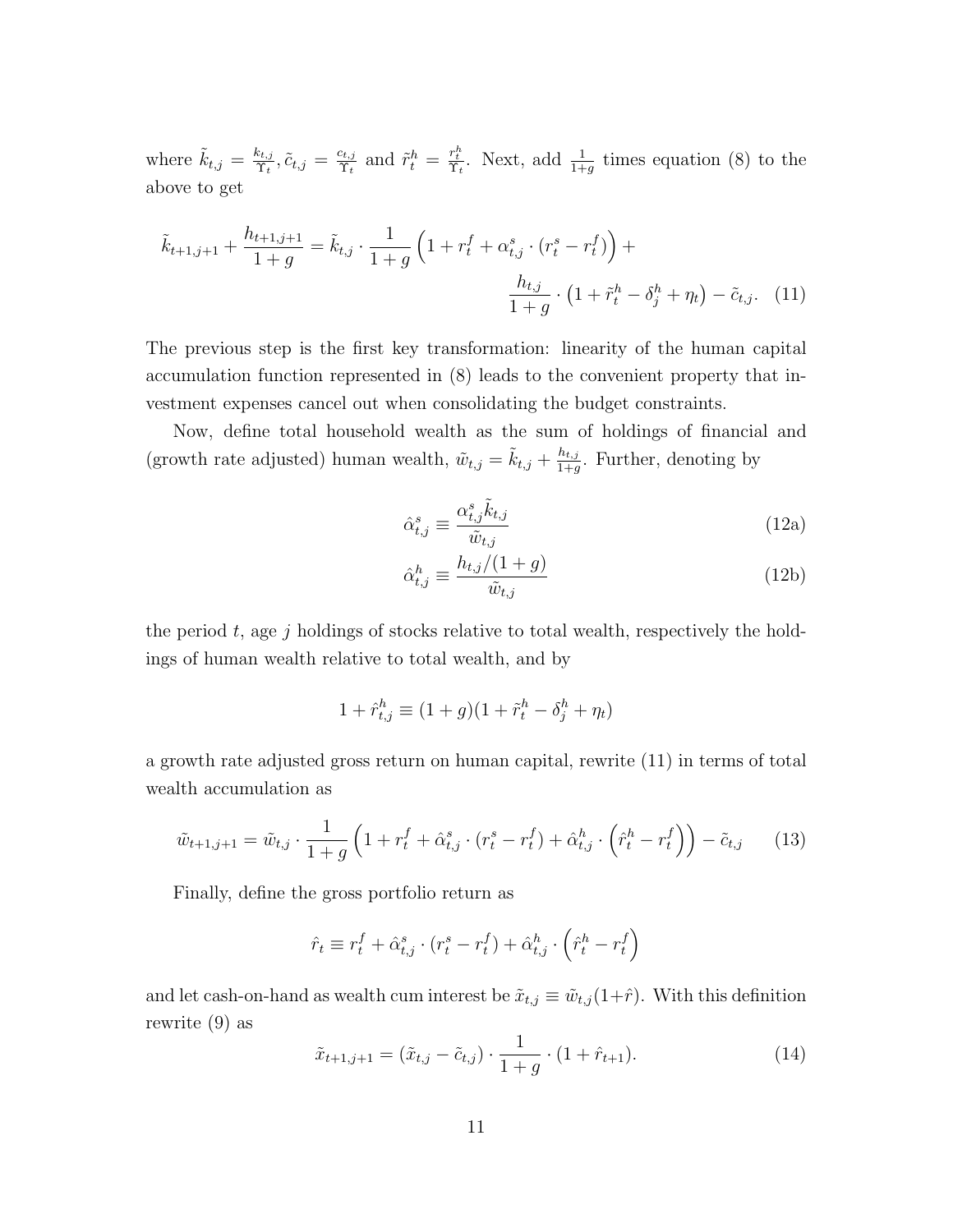Going from (13) to (14) is the second key transformation. As a consequence of this transformation all additive terms have vanished. This, in combination with homothetic preferences, will give rise to the closed form solutions stated in the subsequent proposition. Also notice that period *t* age *j* choice variables are  $\tilde{c}_{t,j}, \tilde{x}_{t+1,j+1}$  as well as the portfolio shares  $\hat{\alpha}_{t+1,j+1}^s, \hat{\alpha}_{t+1,j+1}^h$  which together determine the period  $t+1$ , age  $j + 1$  holdings of bonds, stocks and human capital.

**Recursive Household Problem.** We now define the household problem recursively. It is convenient to express next period's values with symbol *′* , irrespective of whether they are only time-dependent or both, age- and time-dependent. The states of the household problem are the exogenous states  $j, t$ , and  $\lambda$ , the endogenous idiosyncratic state of (de-trended) cash-on-hand,  $\tilde{x}$ , as well as the distribution of (de-trended) cash-on-hand,  $\Phi$ , which is the endogenous aggregate state of the economy. The associated law of motion is  $\Phi' = \Phi(\Phi, \lambda, \lambda', N')$ . The existence of aggregate shocks implies that  $\Phi$  evolves stochastically over time. Notice that  $\lambda'$  is a determinant of  $\Phi'$  because it determines the realizations of  $r^{K}$ <sup>*, r*<sup>*s*</sup> and  $r^{H}$ <sup>*.*</sup> A change</sup> in demography, *N′* , induces a transition of the economy from an initial stationary equilibrium to another. The (de-trended) household problem at age *j* in period *t* is then given by

$$
v(\tilde{x}, \lambda, \Phi) = \max_{\tilde{c}, \tilde{x}', \tilde{\alpha}^{s'}, \tilde{\alpha}^{h'}} \left\{ \tilde{c}^{\frac{1-\theta}{\gamma}} + \hat{\beta} \cdot (\mathbb{E}[v'(\tilde{x}', \lambda', \Phi')]^{1-\theta}] \right\}^{\frac{1}{\gamma}} \right\}^{\frac{\gamma}{1-\theta}}
$$
(15a)

s.t. 
$$
\tilde{x}' = \frac{1}{1+g} \cdot (\tilde{x} - \tilde{c}) \cdot (1+\tilde{r}'), \ \tilde{x}_0 > 0 \text{ given}
$$
  
\n
$$
\hat{r}' \equiv r^{f'} + \hat{\alpha}^{s'} \cdot (r^{s'} - r^{f'}) + \hat{\alpha}^{h'} \cdot (\hat{r}^{h'} - r^{f'})
$$
  
\n
$$
\Phi' = \Phi(\Phi, \lambda, \lambda', N'), \ N' \text{ given}
$$
  
\n
$$
\pi(\lambda' | \lambda), \ \lambda_0 \text{ given}
$$
  
\n
$$
\eta \sim \mathcal{D}(0, \sigma^2(\lambda)).
$$
\n(15b)

where  $\widehat{\beta} \equiv \beta \cdot \varsigma^{\frac{1}{\gamma}} \cdot (1+g)^{\frac{1-\theta}{\gamma}}$ .

The expectations above are taken with respect to the realization of tomorrow's aggregate state  $\lambda'$  conditional on state  $\lambda$  today and the realization of tomorrow's idiosyncratic shock,  $\eta'$ , conditional on today's shock  $\eta$ . Note that  $\lambda'$  determines the shock to technology,  $z'$ , the shock to physical capital depreciation,  $\delta^{K'}$ , and the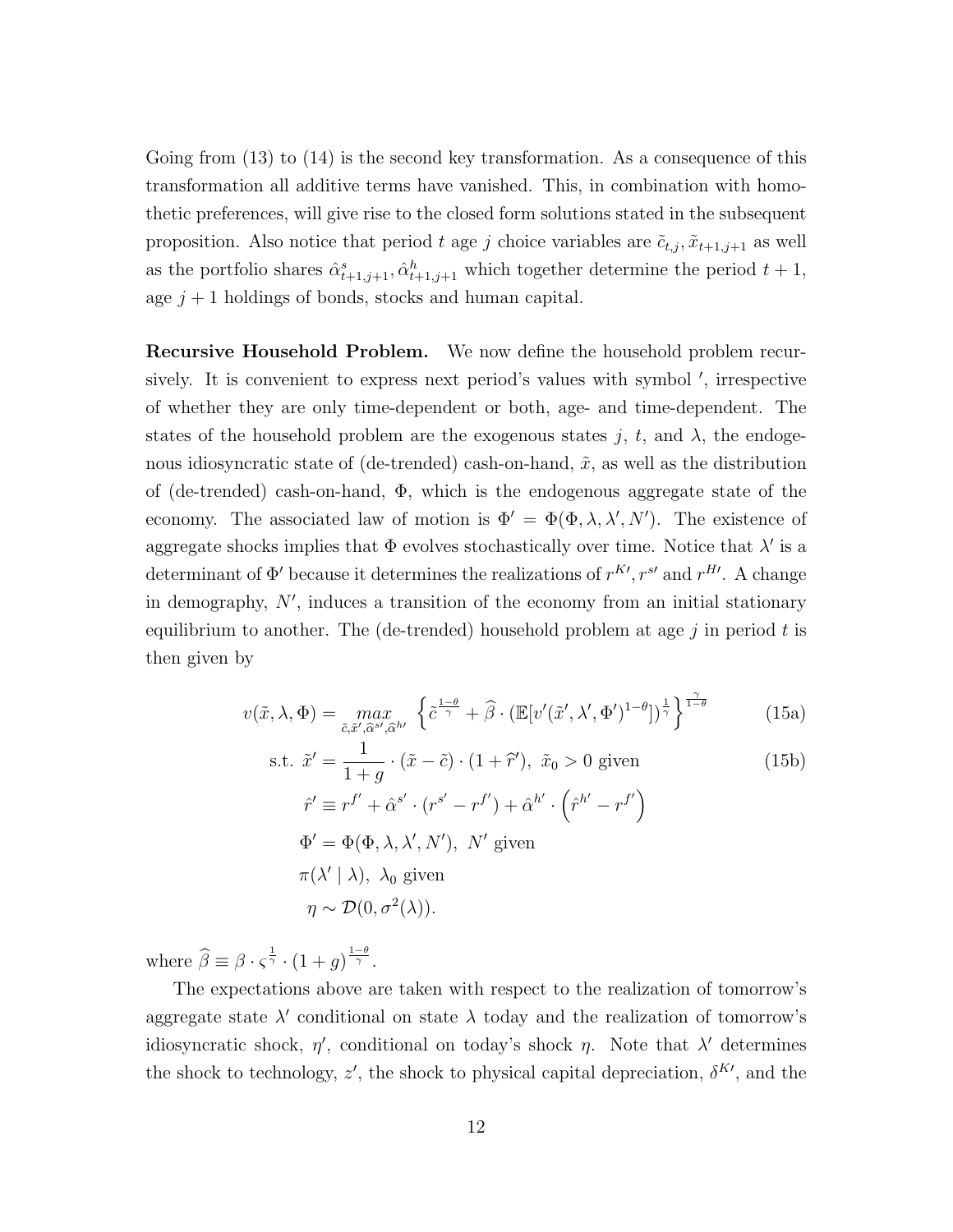variance of the idiosyncratic human capital depreciation shock,  $\sigma^2$ .

Using results derived in Samuelson (1969) we can next state the following properties of the optimal policy functions:

**Proposition 1.** *Denote by*  $\hat{\alpha}^{s*}$ *' and*  $\hat{\alpha}^{h*}$ *' the optimal portfolio decisions that are the solutions to*

$$
\mathbb{E}[(m')^{1-\theta-\gamma}(1+\hat{r}')^{-\theta}(r^{s'}-r^{f'})] = 0
$$
\n(16a)

$$
\mathbb{E}[(m')^{1-\theta-\gamma}(1+\hat{r}')^{-\theta}(\hat{r}^{h'}-r^{f'})]=0
$$
\n(16b)

*where m′ denotes next period's marginal propensity to consume out of (de-trended)* cash-on-hand next period,  $\tilde{x}'$ . Then the optimal (de-trended) consumption function *is linear in cash-on-hand,*

$$
\tilde{c} = m \cdot \tilde{x}.\tag{17}
$$

 $\Box$ 

*The marginal propensity to consume out of cash-on-hand is given by*

$$
m = \frac{[\beta^{\gamma} \cdot \varsigma \cdot \wp]^{\frac{1}{1-\theta-\gamma}}}{1 + [\beta^{\gamma} \cdot \varsigma \cdot \wp]^{\frac{1}{1-\theta-\gamma}}} \quad , \text{ where } \quad \wp \equiv \mathbb{E}[(m')^{1-\theta-\gamma} \cdot (1+\hat{r}')^{1-\theta}].
$$

*Proof.* See Section A.1 in the Appendix.

Note that portfolio decisions do not depend on cash-on-hand,  $\tilde{x}$ , and consumption is linear in current cash-on-hand. These features are a consequence of the assumed homotheticity of preferences and are particularly useful in the numerical solution of the simulation model. In addition, linearity of policy functions implies that we do not need to break down the wealth distribution into idiosyncratic characteristics other than age.

#### **2.7 Government**

The government taxes accidentally bequeathed wealth of departed households and uses it for government consumption. For simplicity we assume that the tax rate on bequests is 100%. Note that the government receives bequeathed wealth cum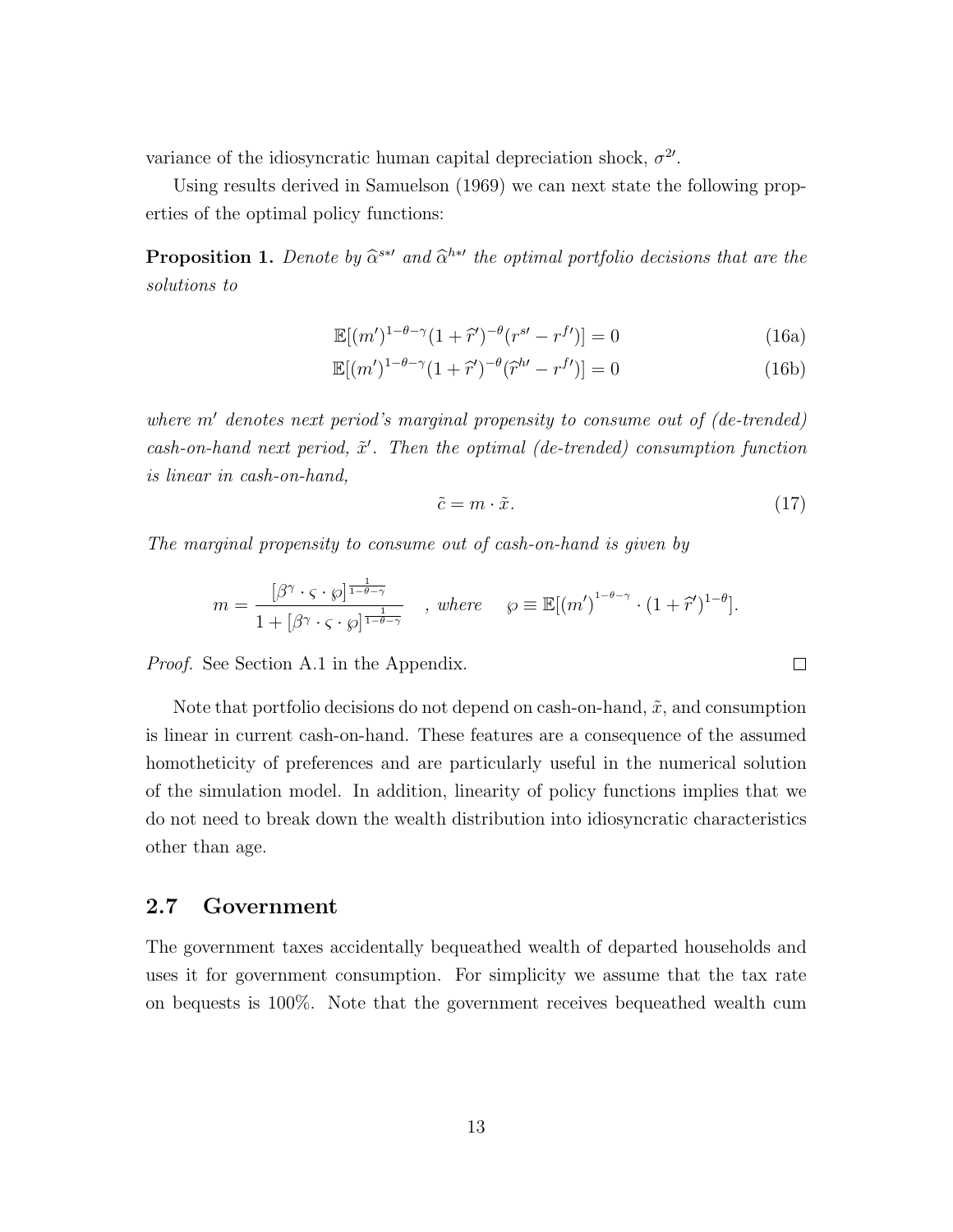interest in period  $t + 1$ .

$$
\tilde{G}_{t+1} = \frac{1}{1+g} \cdot \sum_{j=0}^{J} N_{t,j} \cdot (1 - \varsigma_{t,j}) \cdot \tilde{x}_{t,j} \cdot (1 - m_{t,j}) \cdot (1 + r_{t+1}^f + \alpha_{t+1,j+1}^s \cdot (r_{t+1}^s - r_{t+1}^f))
$$
\n(18)

#### **2.8 Equilibrium**

Equilibrium in the economy is defined recursively and presented in de-trended form, cf. Section 2.6. It requires market clearing in all periods while optimal decisions and aggregation conditions have to hold. In the following, *′* indicates next period's variables while we make the dependency on age, *j*, explicit.

**Definition 1.** *Given the initial distribution over cash-on-hand,*  $\Phi_0$ *, a recursive competitive equilibrium is a value function*  $v(j, \tilde{x}, \lambda, \Phi)$  *and policy functions,*  $\hat{\alpha}^{s'}(j, \lambda, \lambda', \Phi'),$  $\widehat{\alpha}^{h'}(j,\lambda,\lambda',\Phi'), c(j,\lambda,\lambda',\Phi'), x'(j,\lambda,\lambda',\Phi'),$  for the household, policy functions for the firm,  $\tilde{K}(\lambda, \Phi)$ ,  $H(\lambda, \Phi)$ , pricing functions  $r^{s}(\lambda, \Phi)$ ,  $r^{H}(\lambda, \Phi)$ ,  $r^{f'}(\lambda, \Phi)$ , the de*mographic distribution, N, the wealth distribution,* Φ*, and its associated (aggregate) law of motion,*  $\Phi(\Phi, \lambda, \lambda', N')$ *, such that for all*  $(\lambda, \Phi)$ 

- 1.  $v(\cdot)$ ,  $\tilde{x}(j,\lambda,\Phi)$ ,  $\tilde{c}(j,\tilde{x},\lambda,\Phi)$ ,  $\hat{\alpha}^{s}(\cdot)$ ,  $\hat{\alpha}^{h}(\cdot)$ ,  $m(\cdot)$  are measurable,  $v(\cdot)$  satis*fies the household's recursive problem, and*  $\hat{\alpha}^{s'}(\cdot)$ *,*  $\hat{\alpha}^{b'}(\cdot)$ *,*  $m(\cdot)$  *are the associated policy functions following from the conditions in Proposition 1, given*  $\mathbb{E}[r^{s\prime}(\lambda', \Phi(\Phi, \lambda, \lambda', N'))], \mathbb{E}[\tilde{r}^{h\prime}(j+1, \eta', \lambda', \Phi(\Phi, \lambda, \lambda', N'))], r^{f\prime}(\cdot) \text{ and } \tilde{x}(\cdot),$
- *2. firms behave optimally as according to equations (2),*
- *3. government consumption financed by accidental bequests fulfills equation (18),*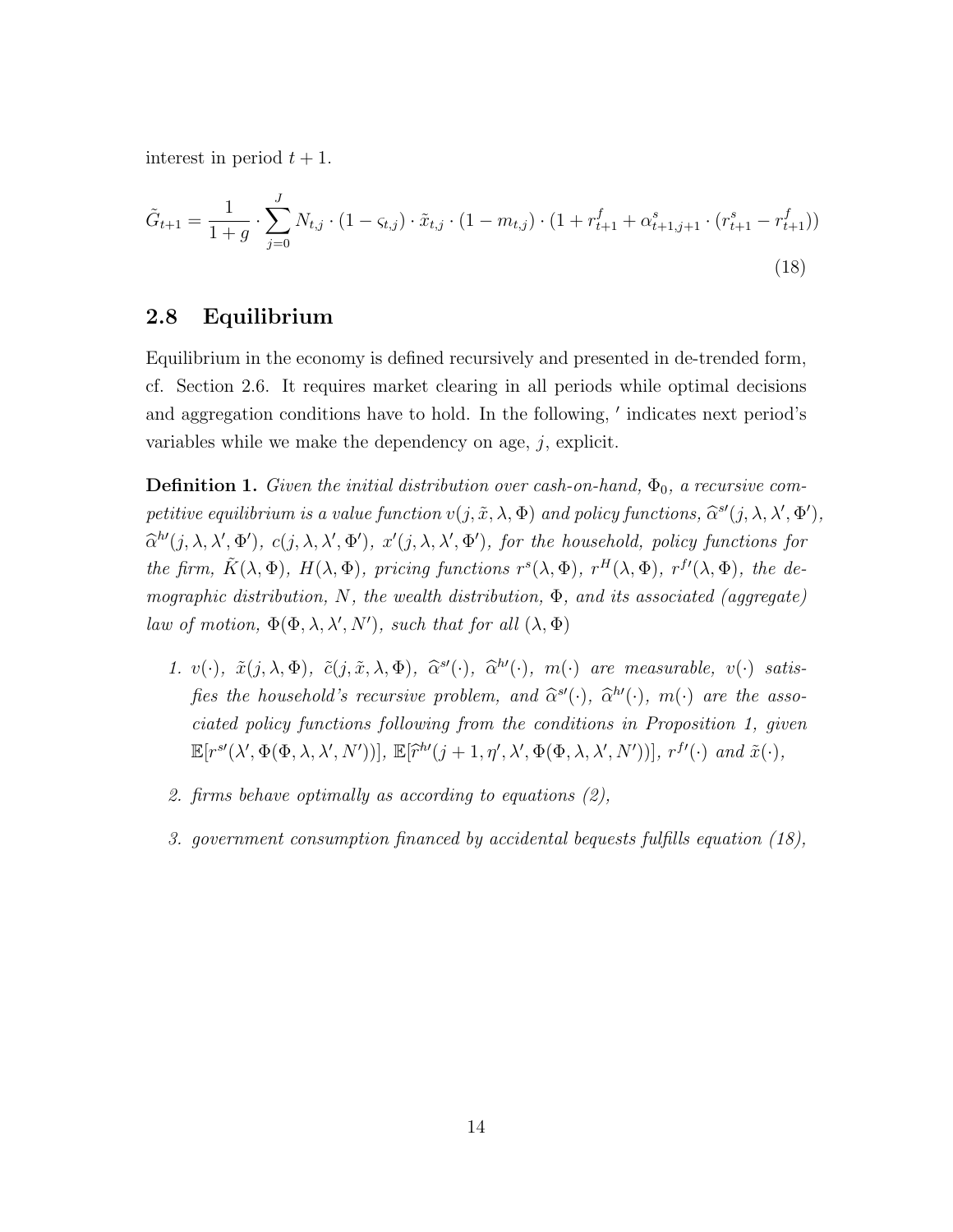*4. markets clear:*

$$
\tilde{B}'(\cdot) = \tilde{K}'(\cdot) \cdot \frac{\ell}{1+\ell} = \frac{1}{1+g} \cdot \sum_{j=0}^{J} N(j) \cdot \tilde{x}(j, \cdot) \cdot (1-m(j, \cdot)) \cdot (1-\hat{\alpha}^{s'}(j, \cdot) - \hat{\alpha}^{h'}(j, \cdot))
$$
\n(19a)

$$
\tilde{S}'(\cdot) = \tilde{K}'(\cdot) \cdot \frac{1}{1+\ell} = \frac{1}{1+g} \cdot \sum_{j=0}^{J} N(j) \cdot \tilde{x}(j, \cdot) \cdot (1-m(j, \cdot)) \cdot \hat{\alpha}^{s'}(j, \cdot) \tag{19b}
$$

$$
H(\cdot) = \sum_{j=0}^{J} N(j) \cdot \frac{\tilde{x}(j, \cdot)}{1 + \hat{r}(j, \cdot)} \cdot \hat{\alpha}^{h}(j, \cdot)
$$
 (19c)

$$
\tilde{Y}(\lambda, \Phi) = \tilde{C}(\lambda, \Phi) + \tilde{G}(\lambda, \Phi) + \tilde{I}^K(\lambda, \Phi) + I^h(\lambda, \Phi).
$$
 (19d)

*The bond price*  $q^f(\lambda, \Phi) := (1 + r^{f'}(\lambda, \Phi))^{-1}$  *is determined such that it clears the bond market in period t. (19d) is the aggregate resource constraint which is derived in Section A.2 of the Appendix,*

*5. the aggregate law of motion H determines the transition of the distribution according to*

$$
\Phi' = H(\Phi, \lambda, \lambda', N'). \tag{20}
$$

*It is generated by the exogenous population dynamics, the exogenous stochastic processes and the endogenous asset accumulation decisions as captured by the policy functions.*

**Definition 2.** *A stationary recursive competitive equilibrium is a special case of the equilibrium described above. It is characterized by time-constant individual policy functions*  $m(\cdot)$ *,*  $\hat{\alpha}^{s}(\cdot)$ *,*  $\hat{\alpha}^{h}(\cdot)$ *,* and a time-constant aggregate law of motion  $\Phi(\cdot)$ *. This requires a time-constant demographic distribution, N.*

# **3 Solution Method and Calibration**

**Solution Method.** We solve an approximate rational expectations equilibrium of definition 1 by applying a variant of the Krusell and Smith(1997, 1998) method. Specifically, we formulate three laws of motion: for the aggregate capital stock, the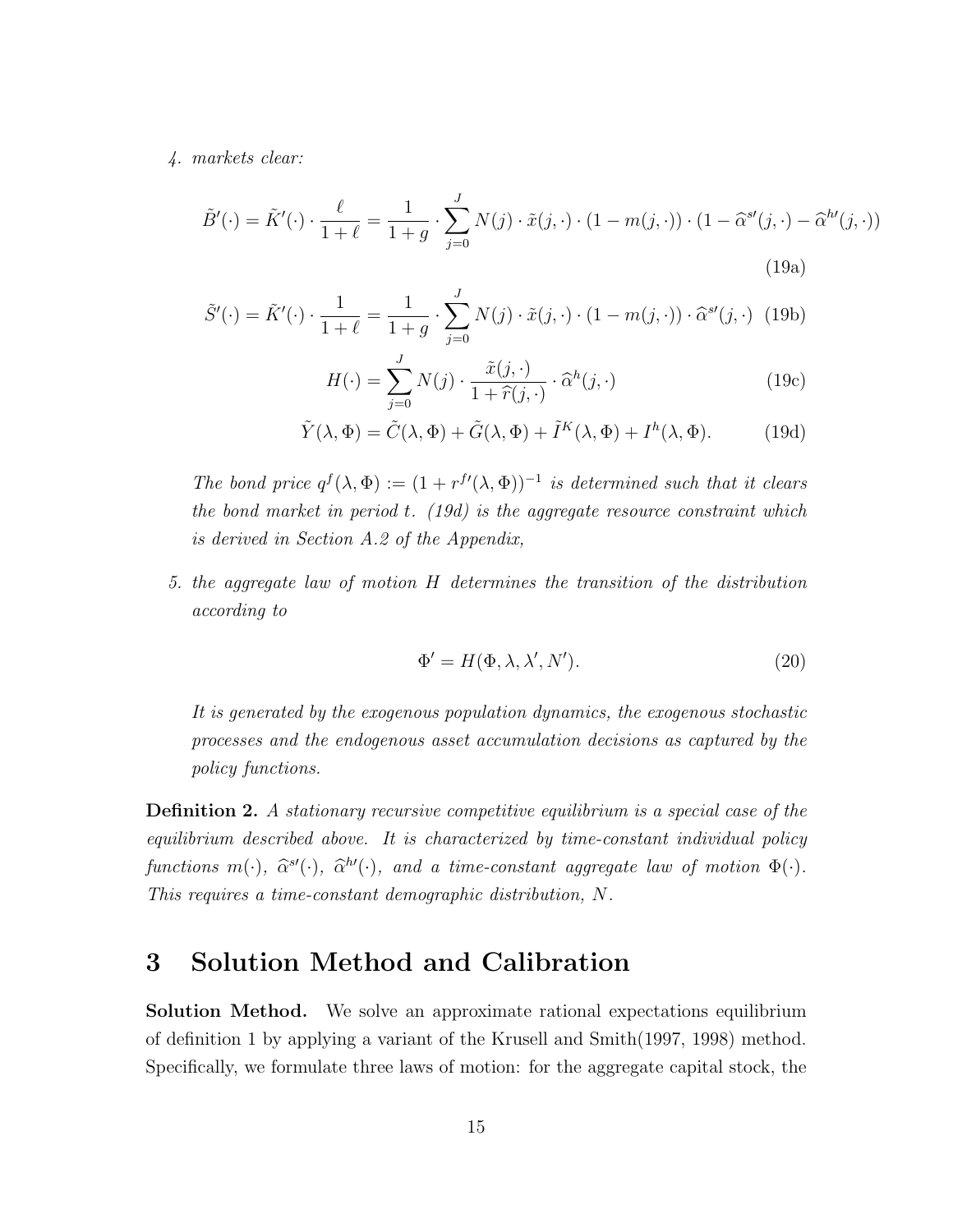ratio of aggregate physical capital to aggregate human capital and the expected equity premium. We solve for the coefficients of these aggregate laws of motion in both an initial year 1960 as well as a final year 2500 stationary equilibrium. For the transition between these two equilibria, we parameterize transitional laws of motion with flexible time polynomials. All details are described in Appendix B.1.

**Calibration.** Calibration of the model is in part by reference to other studies and in part by informal matching of moments procedures. The period length is one year. Table 1 summarizes structural model parameters where target values refer to year 2010. The additional parameters governing stochastic and demographic processes are described in the text.

| Parameter                                 | Value               | Target                          | Target Source, Comment            |  |
|-------------------------------------------|---------------------|---------------------------------|-----------------------------------|--|
| Firm sector                               |                     |                                 |                                   |  |
| Capital share: $\alpha$                   | 0.36                | $1^{st}$ stage                  | wage share (NIPA)                 |  |
| Technological progress: $q$               | 0.018               | $1^{st}$ stage                  | TFP growth (NIPA)                 |  |
| Leverage ratio: $\ell$                    | 0.67                | $1^{st}$ stage                  | RZ                                |  |
| Mean depreciation rate K: $\delta_0^K$    | 0.086               | $r^f = 0.013$                   | PST, Shiller (2015)               |  |
| Households                                |                     |                                 |                                   |  |
| Life cycle: $j = \{0, j_r, J\}$           | $\{0, 45, 80\}$     | $1^{st}$ stage                  | biological age: $\{20, 65, 100\}$ |  |
| Elasticity inter-temp. substit., $\xi$    | 1.5                 | $1^{st}$ stage                  | Bansal and Yaron (2004)           |  |
| Endowment: $\{h_0, k_0\}$                 | $\{1.0, 0.0\}$      | $1^{st}$ stage                  | normalization                     |  |
| Time discount factor: $\beta$             | 0.936               | $K/Y = 2.65$                    | <b>NIPA</b>                       |  |
| Relative risk aversion: $\theta$          | 8.4                 | $r^s - r^f = 0.062$             | <b>PST</b>                        |  |
| Depreciation rate h: $\{\chi_0, \chi_1\}$ | $\{0.976, 0.0007\}$ | $\{r^H \cdot h_j\}_{i=20}^{64}$ | <b>PSID</b>                       |  |

Table 1: First and Second Stage Parameters

*Source*: Baseline model: The target year is 2010. *Notes*:  $RZ \hat{=}$  Rajan and Zingales (1995). PST  $\hat{=}$  Piazzesi, Schneider, and Tuzel (2007). We target the average of the post-Second World War risk-free rates of PST and Shiller (2015).

The time- and age-specific demographic data for the population dynamics in (4) are based on (Human Mortality Database 2008) and the United Nations' population projections (United Nations 2007).

We assume that aggregate risk is driven by a four state Markov chain with support  $L = {\lambda_1, ..., \lambda_4}$  and transition matrix  $\Pi = (\pi_{ik})$ . Each aggregate state maps into a combination of low or high technology shocks and low or high physical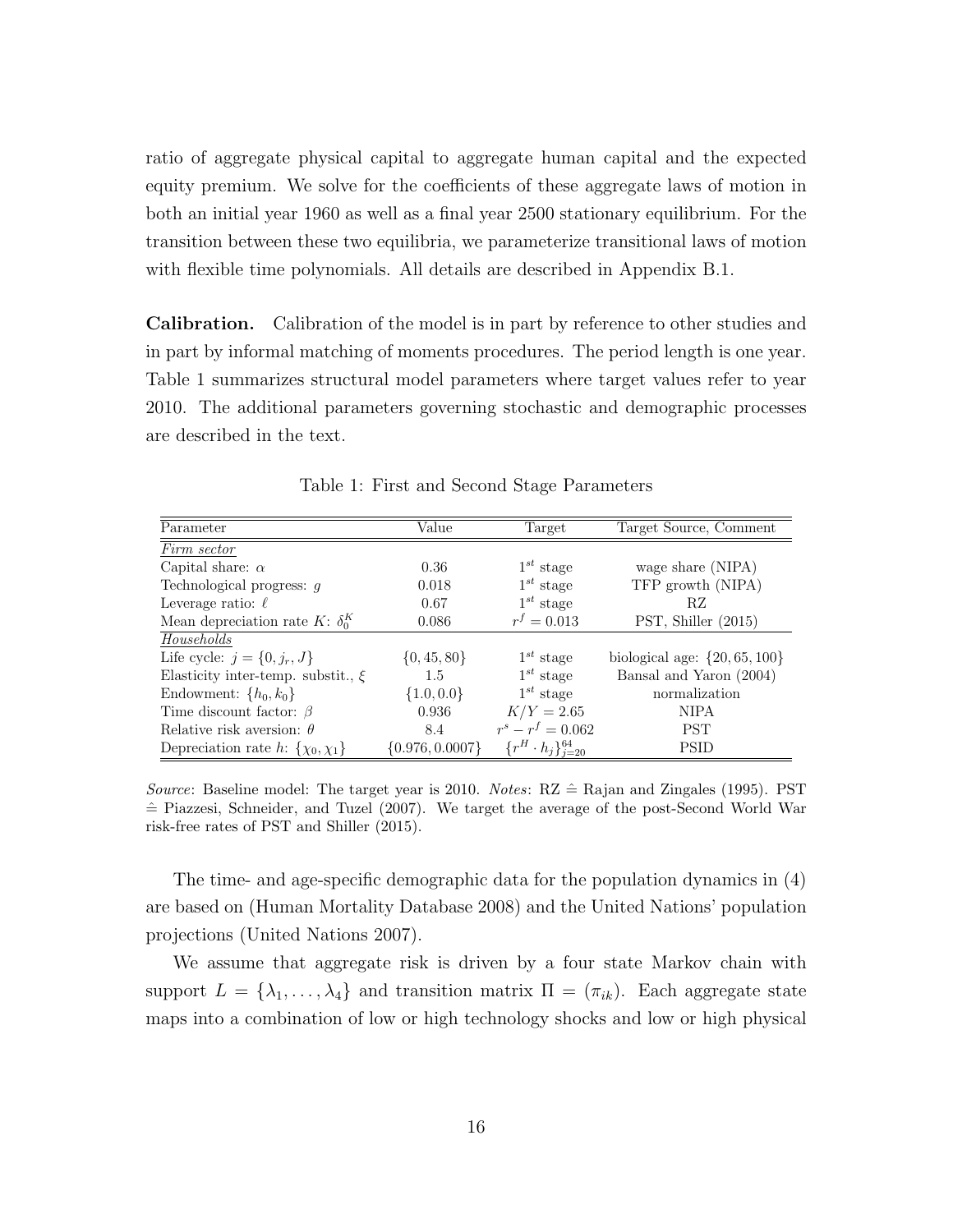capital depreciation. Precisely, we assume that

$$
z_t = z(\lambda_t) = \begin{cases} z_0(1+\bar{z}) \text{ for } \lambda \in \lambda_1, \lambda_2 \\ z_0(1-\bar{z}) \text{ for } \lambda \in \lambda_3, \lambda_4 \end{cases}, \delta_t^k = \delta^k(\lambda_t) = \begin{cases} \delta_0^k + \bar{\delta}^k \text{ for } \lambda \in \lambda_1, \lambda_3 \\ \delta_0^k - \bar{\delta}^k \text{ for } \lambda \in \lambda_2, \lambda_4. \end{cases}
$$
(21)

One feature specific to the model is that the endogenous fluctuations generated by financial savings and human capital accumulation are higher than in the standard model with exogenous labor income. Therefore, the auto-correlation of the exogenous technology shock process,  $\rho^z$ , and the probability of a high (low) depreciation state conditional on being in a low (high) technology state,  $\rho^{\delta}$ , must be lower than in the standard model. We assume  $\rho^{\delta} = 0.6$  and  $\rho^z = 0.7$  which comes close to Gomes and Michaelides (2008) who use 0.5 and 0.67 respectively.  $\bar{z}$  is set to 0.02 which results in a standard deviation of GPD growth of 4% and a standard deviation of consumption growth of 3*.*8%. This is slightly higher than the 3% measured usually in the data. The standard deviation of the shock to the depreciation rate of physical capital is set to  $\overline{\delta}^k = 0.1$  such that the model matches the standard deviation of the stock return in the data of about 16*.*7% (cf., e.g., Shiller 2015).

The value of the capital share parameter,  $\alpha = 0.36$ , is based on an estimation of the aggregate production function for the US, cf. Krüger and Ludwig  $(2007)$ , and lies in the usual range considered in the literature. The value of the mean depreciation rate of physical capital,  $\delta_0^K = 0.086$ , lies at the upper end of the range of empirical estimates and leads to a risk-free interest rate of 1*.*3%. We assume that the representative firm keeps an exogenous fixed leverage ratio,  $\ell := \frac{B}{S}$ , which is set to the empirically observed value, 0*.*67 (cf. Rajan and Zingales 1995).

The value of households' raw time discount factor,  $\beta = 0.936$ , is at the lower range of values considered in the literature. It yields a capital-output ratio of 2*.*65, as measured in NIPA data, cf., e.g., Ludwig, Schelkle, and Vogel (2012). The elasticity of inter-temporal substitution, *ξ*, equals 1*.*5. It lies in the range considered in the asset pricing literature (cf. the discussion in Bansal and Yaron (2004, pp. 1492- 93)) and results in a hump-shaped consumption profile which is in line with the data, cf. Fernández-Villaverde and Krüger (2006). While being mostly flat between ages 45 and 65 the peak lies at around the age of 55. The value of the coefficient of relative risk aversion,  $\theta = 8.4$ , must be considered high relative to the literature. However, Mehra and Prescott (1985) argue that the upper bound of reasonable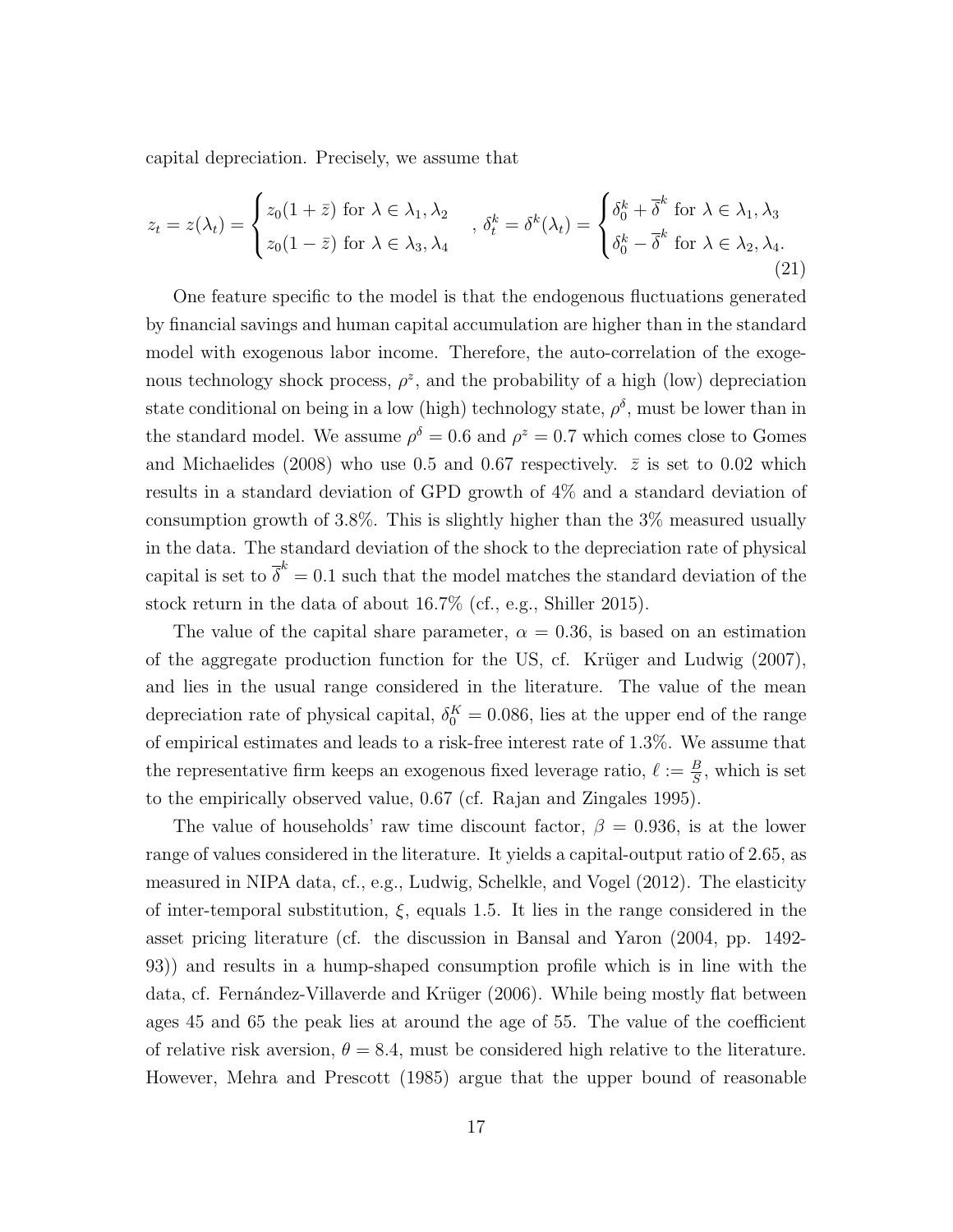values of the parameter of risk aversion is 10. With this value, the model is able to generate an empirically observed equity premium of about 6*.*2%.

Due to the homotheticity of preferences, the initial level of human capital  $h_0$ is irrelevant and we normalize human capital by setting  $h_0 = 1$ . We calibrate the human capital depreciation rate,  $\delta^h$ , by setting the corresponding parameters,  $\chi_0$ and  $\chi_1$ , such that the model matches observed wage profiles based on PSID data, as estimated in Ludwig, Schelkle, and Vogel (2012). Idiosyncratic shocks to human capital,  $\eta$ , are uncorrelated but the variance of  $\eta$  depends on the current state of the economy which has been documented in the data and used in the asset pricing literature (cf. Storesletten, Telmer, and Yaron (2004) and Constantinides and Duffie (1996) respectively). We follow the approach of Storesletten, Telmer, and Yaron (2007) and set the standard deviation  $\sigma_t$  to

$$
\sigma_t = \sigma(\lambda) = \begin{cases} 0.2 & \text{for } \lambda \in (\lambda_1, \lambda_2) \\ 0.1 & \text{for } \lambda \in (\lambda_3, \lambda_4) \end{cases} \tag{22}
$$

which is within the range considered in Krebs and Wilson  $(2004).<sup>14</sup>$ 

## **4 Results**

Throughout we present average profiles, averaged across stochastic simulations, see Appendix B.

#### **4.1 Cross-Sectional Profiles in 2010**

Figure 1 shows cross-sectional age profiles of the model economy in year 2010. The top left panel shows consumption and gross savings by age. Consumption is humpshaped as in the data (cf., e.g., Fernandez-Villaverde and Krüger  $(2006)$ ) and remains at its maximum level between 48 and 64. Gross savings exhibit the typi-

<sup>&</sup>lt;sup>14</sup>This approach has recently been criticized by Guvenen, Ozkan, and Song (2014) who find that the left skewness of the earnings distribution, not its variance, is countercyclical. Since an increasing left skewness of incomes in recessions drives a relatively larger fraction of households into an area where the marginal utility from consumption is strongly convex, we conjecture that (a numerically costly) alternative calibration targeting higher moments of income processes would lead us to identify a lower value of the coefficient of risk aversion to match the same asset pricing moments.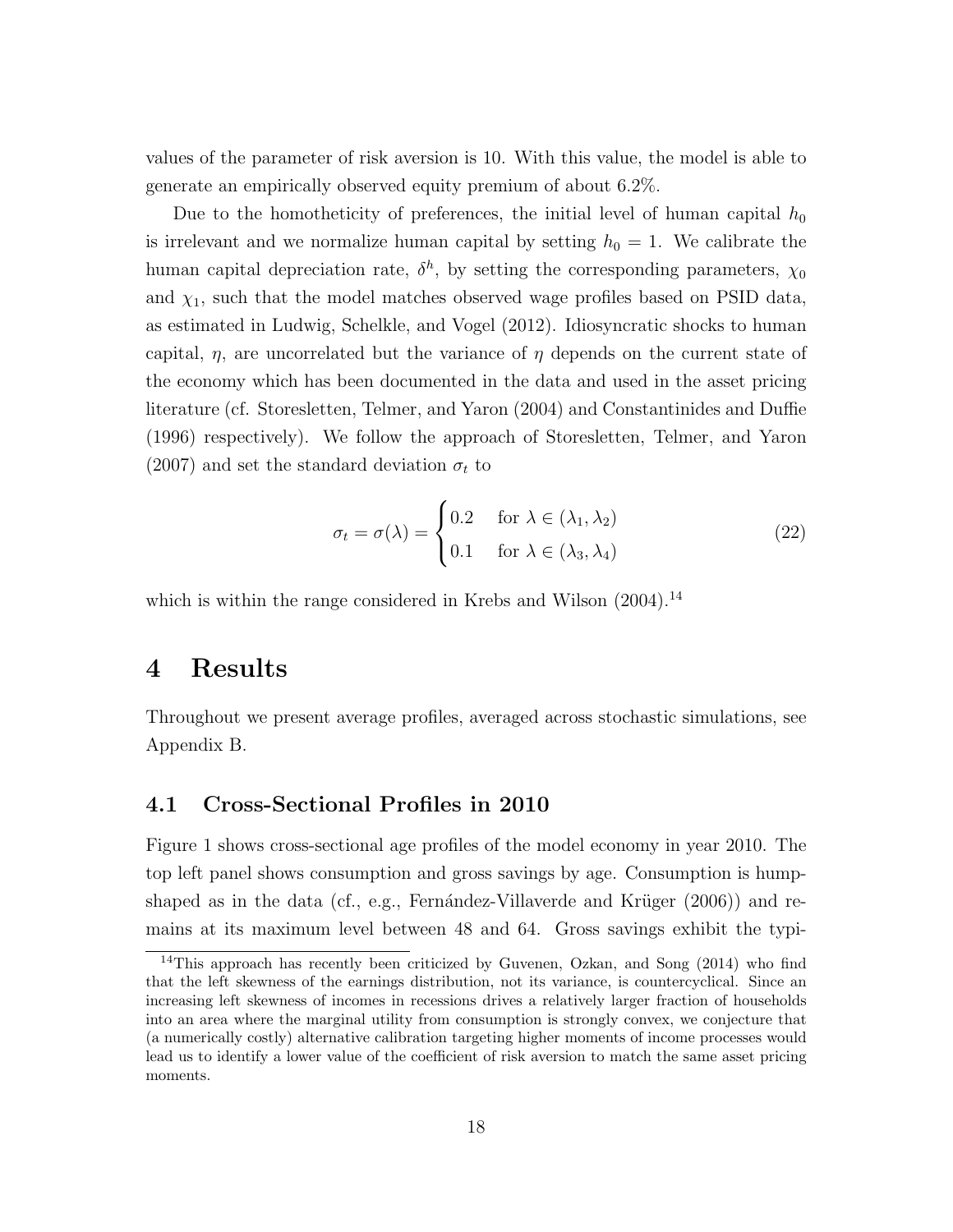cal saving-dis-saving pattern as in standard life-cycle models. The top right panel depicts the portfolio allocation of households by age. Households enter their economically relevant lifetime with zero financial assets but positive human capital. Subsequently, the latter follows a hump-shaped pattern over the working life which results in a corresponding pattern in the age-earnings profile (bottom left panel). This is a target in the calibration.

The share of financial asset holdings in stocks,  $\alpha_{t,j}^s$ , is shown in the bottom right panel. To understand the life-cycle pattern, in particular the decrease during the working period, turn to equation (12a) according to which  $\alpha_{t,j}^s = \hat{\alpha}_{t,j}^s \left(\frac{\tilde{k}_{t,j}}{\tilde{w}_{t,j}}\right)^{-1}$ . The transformed portfolio share,  $\hat{\alpha}_{t,j}^s$ , is roughly constant over the life-cycle. This is a well-known feature of portfolio choice models such as ours, cf., e.g., Campbell and Viceira (2002, ch. 6). Horizon effects in our model arising from autocorrelated returns and the finite horizon of the life-cycle model are small, also see Barberis (2000). In consequence, the dynamics of  $\alpha_{t,j}^s$  over the life-cycle are mainly driven by the dynamics of the share of financial wealth in total wealth,  $\frac{\tilde{k}_{t,j}}{\tilde{w}_{t,j}}$ . As households accumulate more and more financial wealth over their life-cycle and because human wealth is decumulated after about age 40, the share of financial wealth in total wealth is increasing over the life-cycle. This explains why the risky asset share (as of financial wealth) is decreasing.<sup>15</sup> In retirement human capital drops to zero and so  $\alpha_{t,j}^s$  drops to  $\hat{\alpha}_{t,j}^s$ .<sup>16</sup>

### **4.2 Macroeconomic Aggregates and Asset Returns**

We now turn to results on key macroeconomic aggregates and differential asset returns and how they are affected by the demographic transition. Figure 2 summarizes the key summary statistics on the demographic transition for the US economy, which we take as the exogenous driving force. The working age to population ratio—which

<sup>&</sup>lt;sup>15</sup>As human capital decreases the portfolio becomes less diversified and the overall risk of the portfolio increases. In order to keep the overall risk of their portfolio down individuals therefore decrease their risky asset share.

<sup>&</sup>lt;sup>16</sup>This life-cycle profile of the risky portfolio share is not consistent with average age profiles of stock holdings in the SCF. However, according to the empirical findings in Glover, Heathcote, Krueger, and Rios-Rull (2014), taking a broader perspective on risky net worth held by households which also includes residential and non-residential property and non-corporate business wealth, gives age profiles that are consistent with our simulated profiles. Future versions of this paper will take such a broader perspective.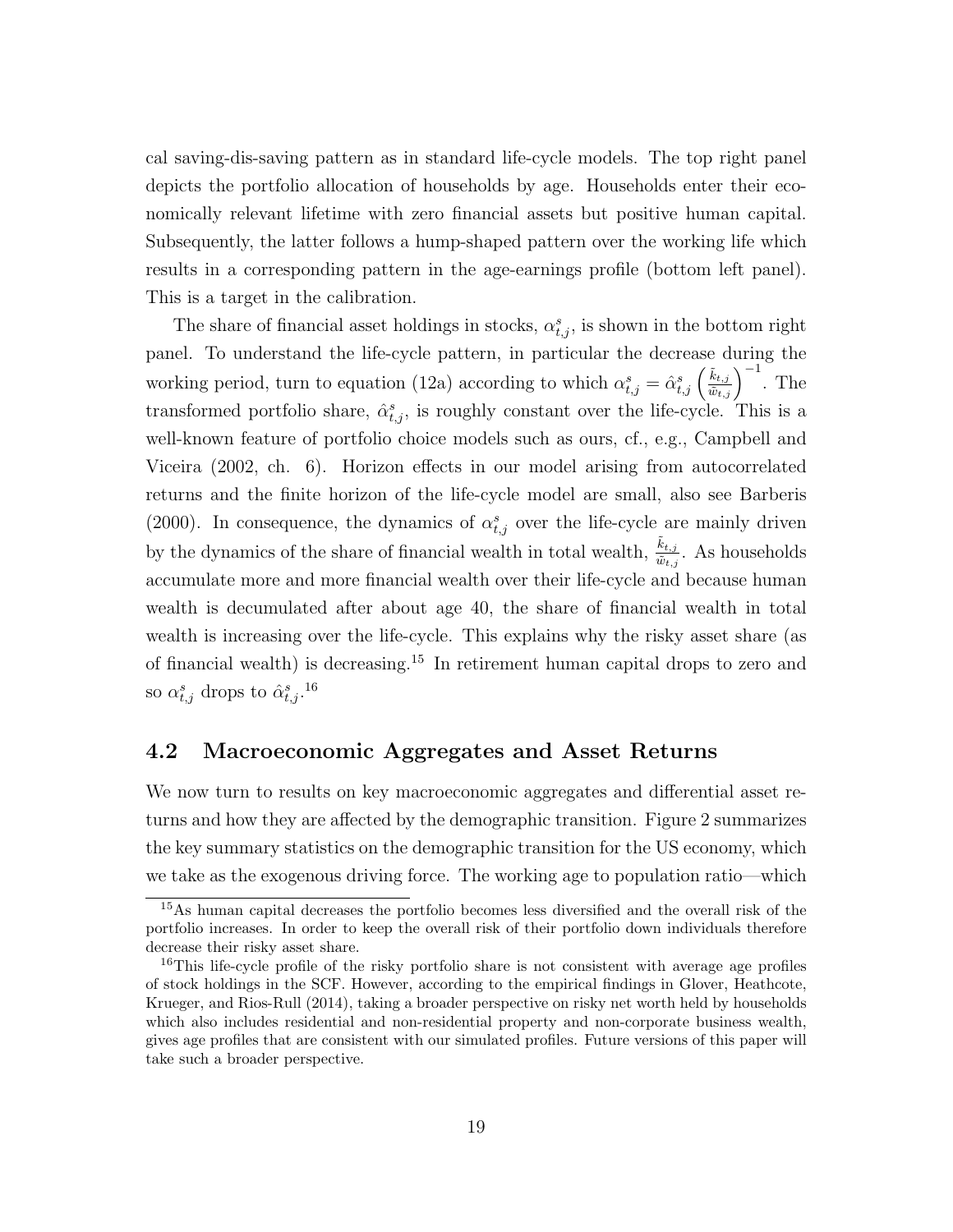

#### Figure 1: Cross-Sectional Profiles in 2010

*Notes:* Baseline model in year 2010: Selected average cross-sectional age profiles.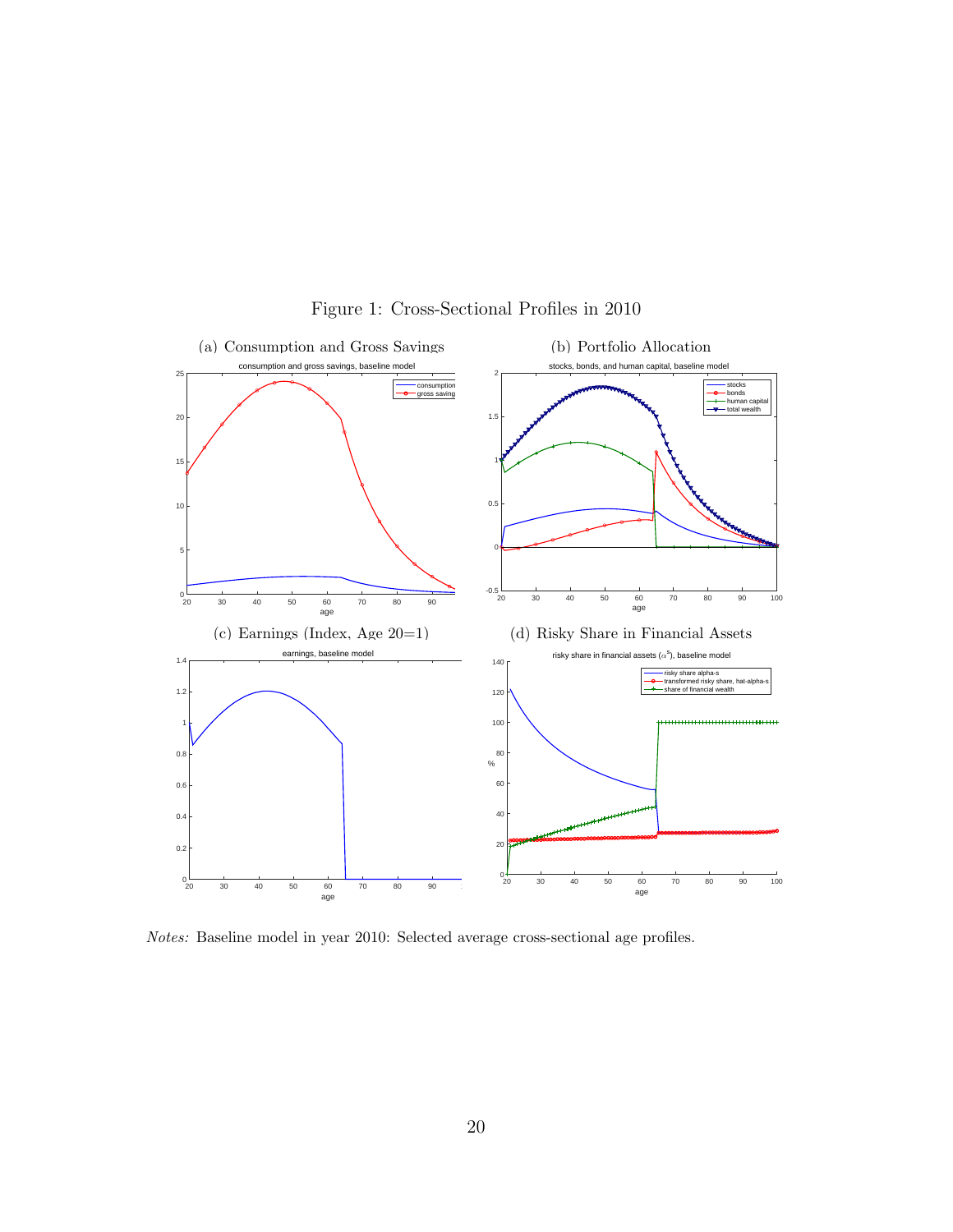we define here as the ratio of the working population of age 20 to 64 to the total adult population of age 20 and above—is projected to decrease by about 10 percentage points until 2030. The mirror image of this development is the evolution of the old age dependency ratio—the ratio of the population of age 65 and older to the working age population—which is projected to increase by almost 20 percentage points over the same period.



Figure 2: Working Age-to-Population Ratio

*Source:* Own calculations based on United Nations (2007) and Human Mortality Database (2008). *Notes:* The working age-to-population ratio equals the population at ages 20 − 64 over the total population of the model economy. The retirement age of 65 is held fix over time.

When we analyze the macroeconomic consequences of these developments by using our model with endogenous human capital formation, we distinguish between two variants of our model. As a first variant we consider a specification where we hold constant the human capital shares,  $\hat{\alpha}_{t,j}^h$ , of year 1960 in all periods. We thereby approximate a model without human capital adjustments.<sup>17</sup> Our second variant is the full-blown model with fully flexible human capital adjustments. The comparison across these two model variants enables us to illustrate the mitigating effects of endogenous human capital adjustments for the dynamics of aggregate measures and asset returns along the demographic transition. As both models are

<sup>&</sup>lt;sup>17</sup>To preserve the closed form solutions in our model, we have to fix  $\hat{\alpha}_{t,j}^h$  and cannot directly hold constant  $h_{t,j}$ . We therefore speak of an approximation to a model with constant human capital.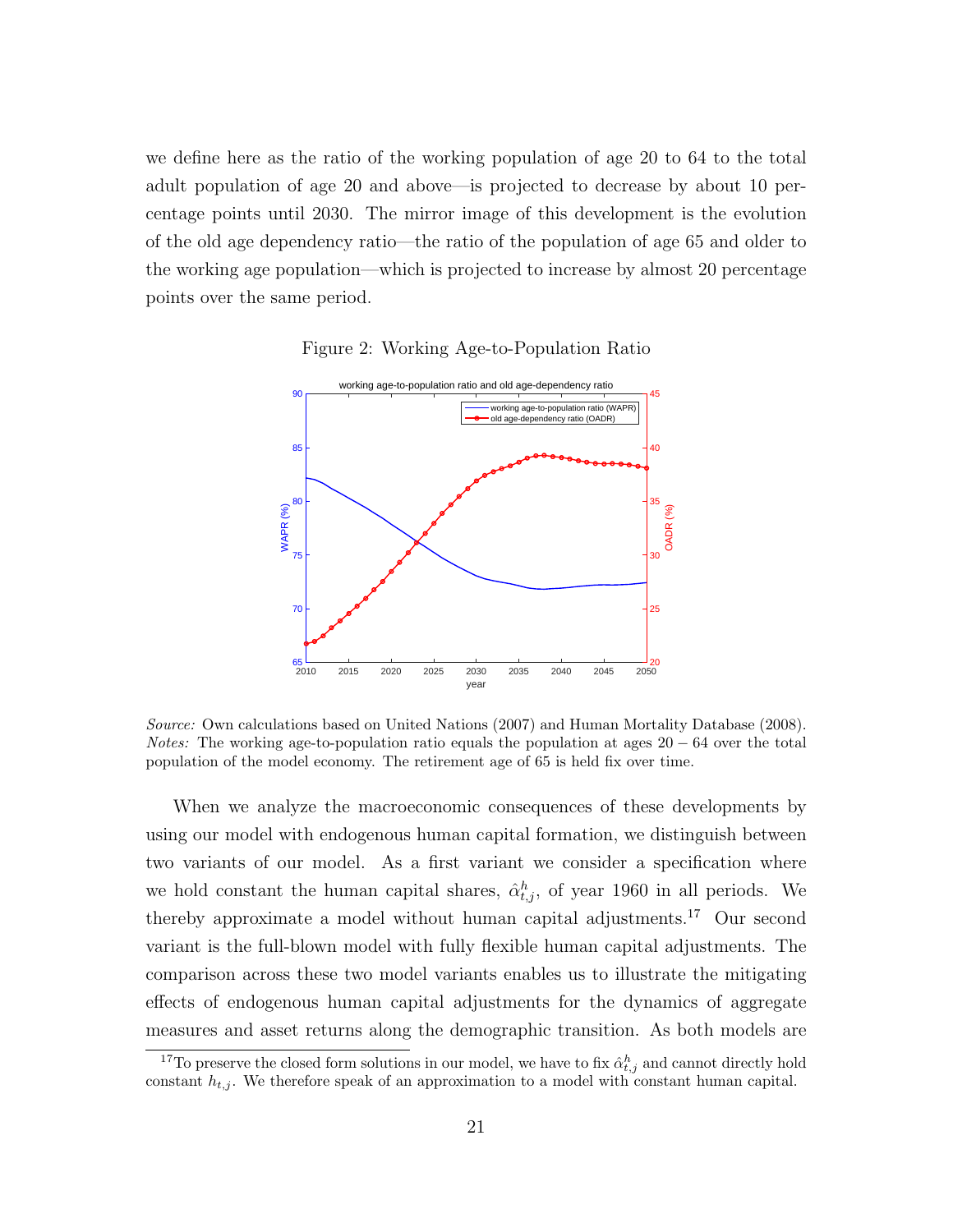extreme variants—on the one hand, the restricted model likely too severely restricts economic adjustments, on the other hand, the fully endogenous model overstates such adjustments because it does not feature any frictions on the market for human capital—our approach enables us to bracket the likely evolution of these variables over the next decades.

#### **4.2.1 Macroeconomic Aggregates**

We first turn in Figure 3 to showing the evolution of the ratio of physical capital to output, *K/Y* , and of human capital to output, *H/Y* . *K/Y* is shown as blue solid lines (left scales) in the two panels of the figure whereas *H/Y* is depicted on the right scales as green dashed lines. Conventional analyses suggest that aging induces a relative shortage of labor and a relative abundance of physical capital in the economy. This leads to an increase in the physical capital-output ratio and a decrease in the human capital-output ratio. Our model with fixed human capital shares, shown in Panel (a) of the figure, is in line with these conventional analyses. It predicts an increase of the capital output ratio from 2.65 to 2.81 until 2030, a change of roughly 6%. Likewise the human capital to output ratio decreases substantially. With fully endogenous human capital adjustment, shown in Panel (b), we observe very mild changes in these variables over time. The endogenous adjustment of human capital dampens the reduction of the human capital to output ratio because human capital shares per worker go up. This also stabilizes output which in turn dampens the increase of the physical capital to output ratio.

Figure 4 shows the corresponding reaction of aggregate detrended per capita output. In this figure we ask how large the output losses from demographic change will be relative to a path with constant growth, i.e., relative to staying in the initial stationary equilibrium. In the model with fixed human capital shares, Panel (a), output losses from demographic change are quite strong. The reduction is by roughly 6% until 2035. In contrast, under flexible human capital adjustments, Panel (b), these output losses can be mitigated quite substantially and stand at only minus 2%.

As the main insight of our analysis so far we therefore find that endogenous human capital choices will quite substantially mitigate the general equilibrium adjustments to demographic change.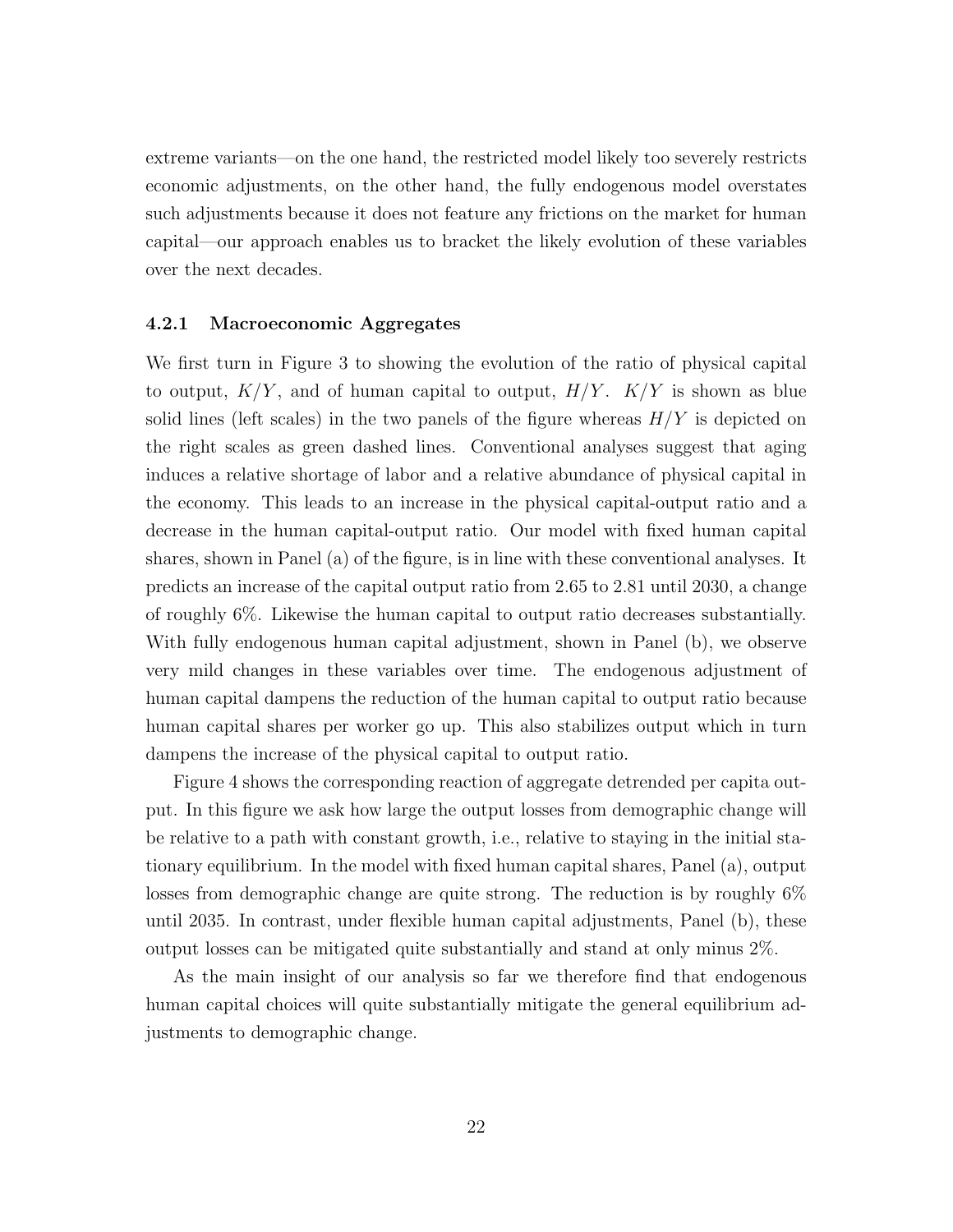

Figure 3: Macroeconomic Aggregates: Physical and Human Capital

*Notes:* Model with fixed human capital shares, at respective values in 1960, in Panel (a) and flexible human capital adjustments in Panel (b).



Figure 4: Aggregate Output [Index, 2010=100]

*Notes:* Model with fixed human capital shares, at respective values in 1960, in Panel (a) and flexible human capital adjustments in Panel (b).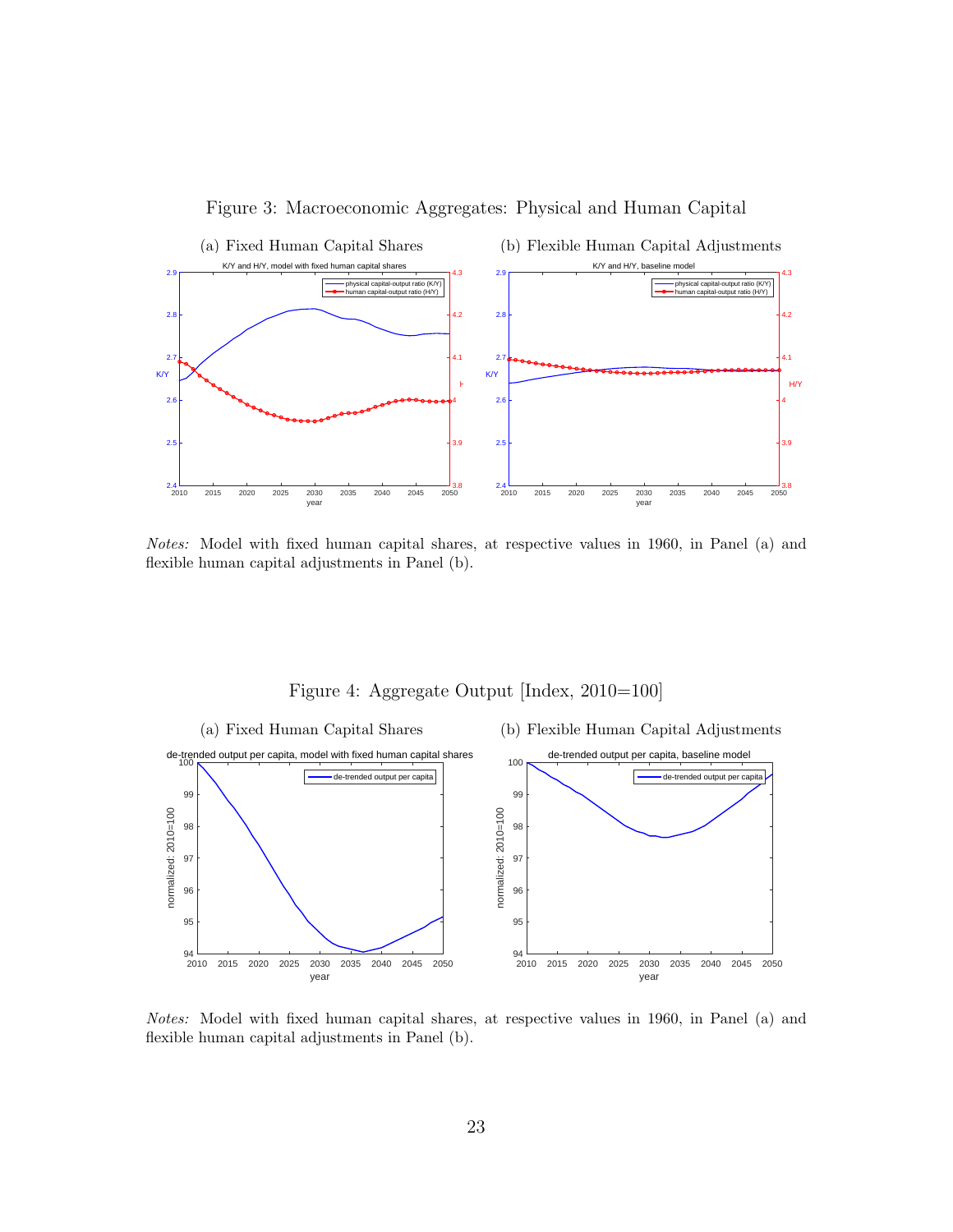#### **4.2.2 Marginal Products and Asset Returns**

As shown in Figure 5, the shortage of labor (of human capital) translates into quite strong decreases in the marginal product of physical capital from 5% to 4.2% in our model with fixed human capital shares. Correspondingly, the marginal production of human capital increases substantially. Again, both these effects are substantially smaller with endogenous human capital adjustments.





*Notes:* Model with fixed human capital shares, at respective values in 1960, in Panel (a) and flexible human capital adjustments in Panel (b).

We now turn to the key quantitative question of this paper, namely how the afore analyzed marginal products translate into risky stock returns and how demographic change affects the risk-free rate. Figure 6 accordingly plots the time paths for returns to equity (blue solid lines) and returns to bonds (green dashed lines). Both returns decline over time which corresponds to the result of a declining return to physical capital described above. Again effects are much larger in the model with constant human capital shares. These predictions suggest that low financial market returns can be expected for (many) decades to come, irrespective of the risk nature of the asset.

Importantly, the figure shows that the risk-free rate is predicted to decrease more strongly than the risky rate. Hence, the equity premium—the difference between the return to equity and the return to bonds—will increase. The equity premium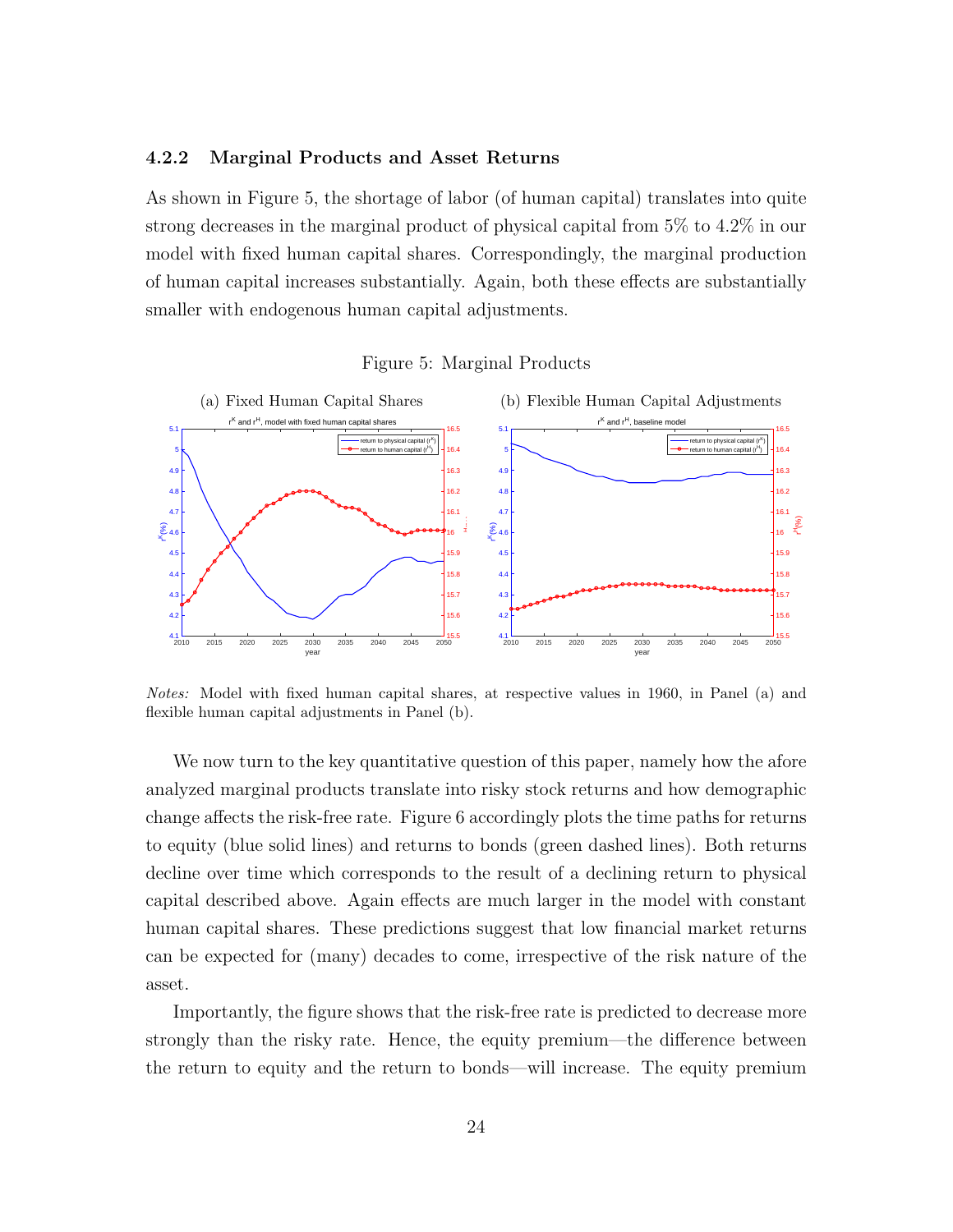

#### Figure 6: Return to Equity and Risk-Free Rate

*Notes:* Model with fixed human capital shares, at respective values in 1960, in Panel (a) and flexible human capital adjustments in Panel (b).

increases by about 30 basis points until 2030 in the model with fixed human capital shares. This comes from the fact that old households hold relatively more bonds in their financial portfolio as was shown in Panel (d) of Figure  $1^{18}$  As the projected demographic evolution increases the share of the population in old age, this leads to a higher relative demand for bonds in the economy driving up bond prices and reducing bond returns more strongly than the return to equity.

Human capital adjustments work as an opposing force so that the effects on the equity premium are relatively mild in the model with fully flexible human capital. Higher human capital investments, in particular by young households, imply higher earnings along their working life, which is reinforced by the co-incident increase in the return to human capital, cf. Figure 5. This increases the share of human capital in total wealth and correspondingly reduces the share of financial wealth. Again relating back to equation (12a) according to which  $\alpha_{t,j}^s = \hat{\alpha}_{t,j}^s \left(\frac{\tilde{k}_{t,j}}{\tilde{w}_{t,j}}\right)^{-1}$ , we see that this will lead to an increase of holdings of stocks  $(\alpha_{t,j}^s)$  increases,  $\hat{\alpha}_{t,j}^s$  itself is relatively stable across human capital scenarios as well as over the life-cycle). This reduces the demand for bonds which stabilizes the equity premium relative to the model with fixed human capital shares.

<sup>&</sup>lt;sup>18</sup>In fact, this includes a counteracting portfolio adjustment effect isolated in Kuhle (2008) which arises if the absolute return level drops which is the case here.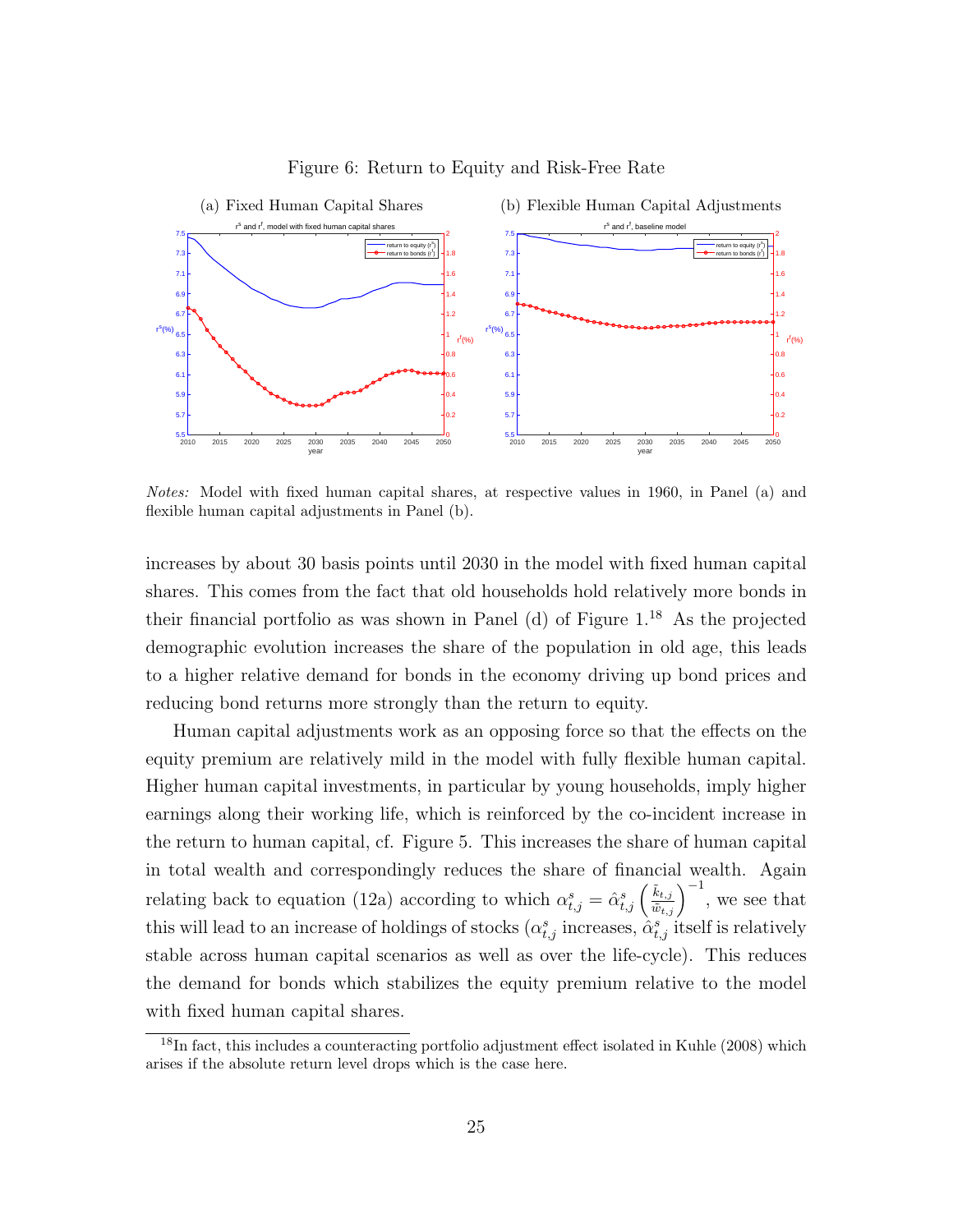Tables 2 summarizes the results on asset returns by reporting the corresponding numbers for the years 2010, 2030, and 2050 as well as the respective changes to the base year 2010.

|                                    | WAPR         | K/Y       | $r^{f}$    | $r^s$       | $\{\widehat{r}_i^h\}_{avrg.}$ | EP         |  |  |
|------------------------------------|--------------|-----------|------------|-------------|-------------------------------|------------|--|--|
| Fixed Human Capital Shares         |              |           |            |             |                               |            |  |  |
| 2010                               | 82.00%       | 2.65      | 1.26%      | 7.46%       | 13.62%                        | $6.20\%$   |  |  |
| 2030                               | 73.00%       | 2.81      | $0.29\%$   | 6.76%       | 14.22%                        | 6.47%      |  |  |
| 2050                               | 72.00%       | 2.76      | $0.61\%$   | $6.99\%$    | 14.04%                        | $6.38\%$   |  |  |
| $\Delta_{\{2030-2010\}}$           | $-9.00\%p$   | $+6.03\%$ | $-0.97\%p$ | $-0.70\%$ p | $+0.60\%p$                    | $+0.27\%p$ |  |  |
| $\Delta_{\{2050-2010\}}$           | $-10.00\%$ p | $+4.15%$  | $-0.65\%p$ | $-0.47\%p$  | $+0.42\%p$                    | $+0.18\%p$ |  |  |
| Flexible Human Capital Adjustments |              |           |            |             |                               |            |  |  |
| 2010                               | 82.00%       | 2.65      | 1.30%      | 7.49%       | 11.64%                        | $6.19\%$   |  |  |
| 2030                               | 73.00%       | 2.68      | 1.06%      | 7.33%       | 11.81%                        | 6.27%      |  |  |
| 2050                               | 72.00%       | 2.67      | 1.12\%     | 7.37\%      | 11.80%                        | 6.25%      |  |  |
| $\Delta_{2030-2010}$               | $-9.00\%p$   | $+1.13\%$ | $-0.24\%p$ | $-0.16\%p$  | $+0.17\%p$                    | $+0.08\%p$ |  |  |
| $\Delta_{\{2050-2010\}}$           | $-10.00\%$ p | $+0.75%$  | $-0.18\%p$ | $-0.12\%p$  | $+0.16\%p$                    | $+0.06\%p$ |  |  |

Table 2: Summary of Results on Asset Returns

*Notes:* Baseline model in the main period of projection.  $WAPR<sup>2</sup>$  working age-to-population ratio.  $\{\hat{r}_j^h\}_{\text{array}} \cong$  average return to human capital of all agents alive.  $EP := r^s - r^f$ . The top three lines show the values of the considered variables for the year 2010, 2030, and 2050 in percent. The bottom two rows show the percentage point  $(\%)p$  change of the considered variables from 2010 to 2030 and 2010 to 2050.

#### **4.3 Consequences for Welfare**

We next investigate how these return dynamics translate into welfare consequences of demographic change. We follow Davila, Hong, Krusell, and Rios-Rull (2012), Harenberg and Ludwig (2015), and others, and measure welfare by the ex-ante expected utility at the beginning of a household's life,  $\mathbb{E}[v_{0}]$ . All households of a given cohort are ex-ante identical and turn heterogeneous along the life cycle due to idiosyncratic shocks to human capital. The welfare concept of ex-ante expected utility is the natural objective of a social planner who is behind the veil of ignorance (cf. Davila, Hong, Krusell, and Rios-Rull (2012, p. 2439)). As in Harenberg and Ludwig (2015) we take an ex-ante perspective and therefore compute the ex-ante expected utility by averaging across histories  $\lambda^t$ .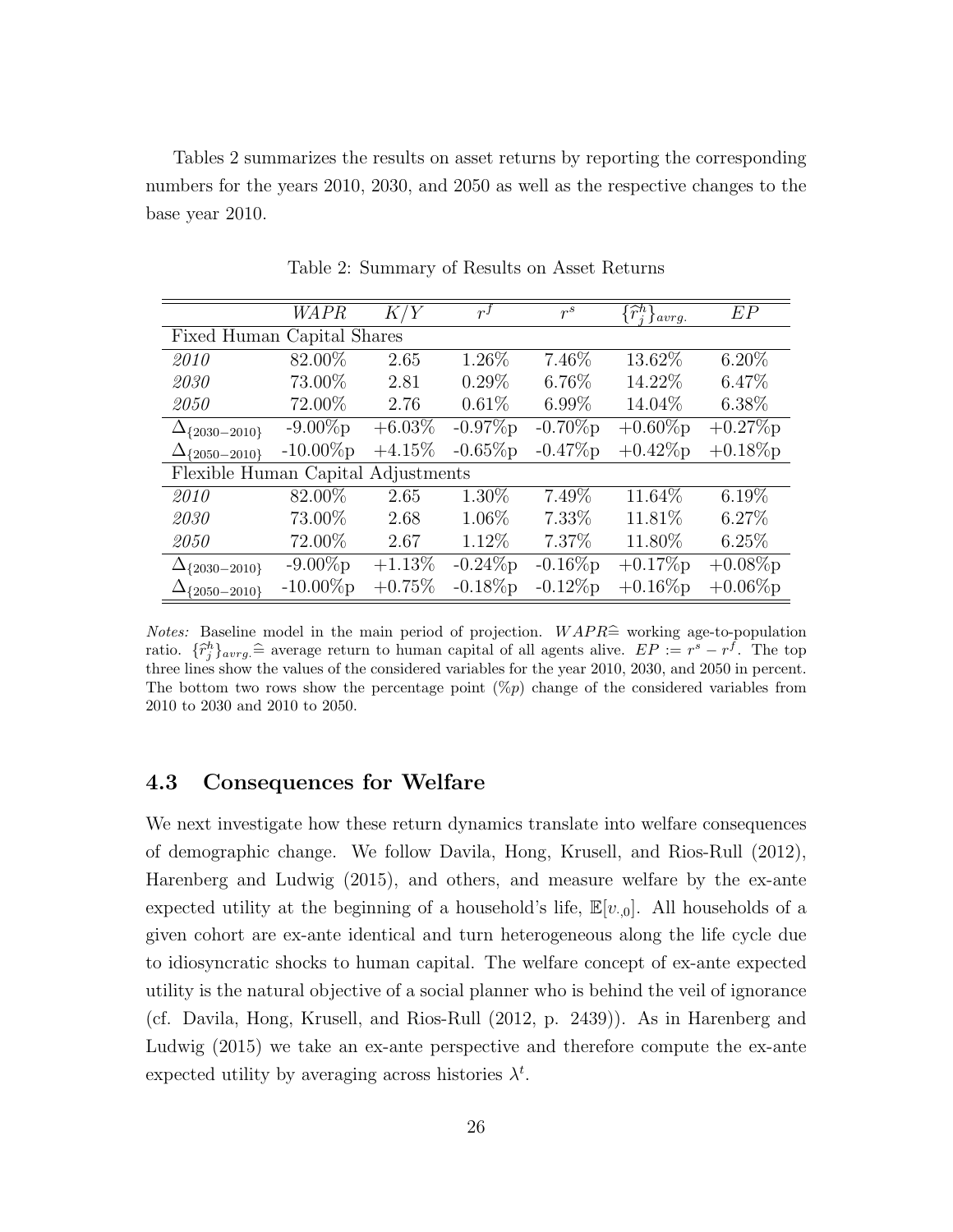Demographic change affects a household's welfare in two ways. The first effect arises from changes in survival probabilities which are exogenous in this model. The second effect stems from changing human capital and financial asset returns. We want to isolate the second effect. To do so we first compute welfare in a partial equilibrium variant of the model where we hold constant the aggregate law of motion of the economy (for the initial year 1960). We denote the ex-ante expected utility in this initial partial equilibrium by  $\mathbb{E}[v_{t,0}^{PE}]$ . We then determine welfare in our full general equilibrium where aggregate laws of motion change accordingly.<sup>19</sup> Finally, we measure the welfare effects of demographic change in terms of a consumption equivalent variation, i.e., we ask how much compensation in percent of consumption a household must receive in all periods of her lifetime in order to be indifferent between the worlds with and without demographic change. Based on the homotheticity of the value function, the consumption equivalent variation for a cohort born in *t* can be computed as

$$
cev_t := \frac{\mathbb{E}[v_{t,0}]}{\mathbb{E}[v_{t,0}^{PE}]} - 1.
$$
\n(23)

Positive numbers therefore indicate cohorts that benefit (on average) from demographic change. We conduct these experiments for both human capital versions of the model.

Figure 7 shows resulting welfare effects of demographic change for all cohorts born in years 1960 to  $2050<sup>20</sup>$  Panel (a), for the model variant with fixed human capital shares, shows that the welfare effects of demographic change differ considerably across cohorts. Future cohorts born after 2018 benefit from the price effects induced by demographic change because they will be born into an environment with labor scarcity and high associated human capital returns. Older cohorts, especially all cohorts that are currently alive, lose form demographic change because of low asset returns in old age and relatively low human capital returns when they were young (at times when labor was still an abundant factor).

Panel (b) of the figure reveals three crucial findings for the model with flexible

<sup>19</sup>We simulate the two model variants using both, identical initial conditions and the identical 50000 time series of aggregate shock realizations. We compute the ex-ante expected utility as the average across these simulations.

<sup>20</sup>Recall that *birth* of a cohort occurs when individuals turn 20.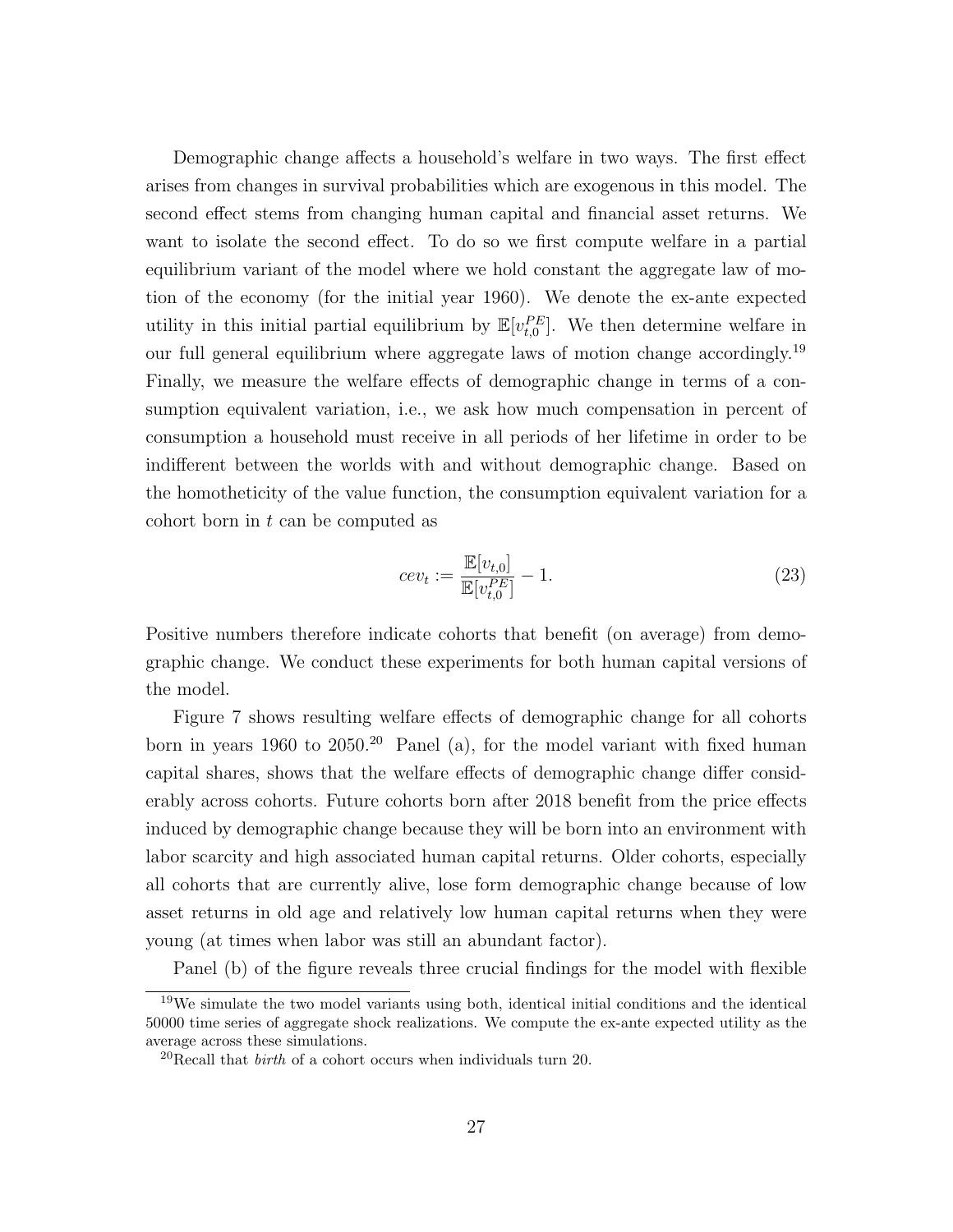human capital adjustments. First, welfare losses to old cohort are substantially lower because asset returns decrease less strongly, cf. Figure 6. Second, gains for future cohorts are smaller because the general equilibrium response of human capital returns is less strong, cf. Figure 5. Finally, the fraction of winners in the population increases: now, already cohorts born in 2005 and later (hence some cohorts already alive today) benefit from the demographic transition.



Figure 7: Welfare Effects of Demographic change

*Notes:* Welfare evaluation in the model with fixed human capital shares (Panel (a)) and with flexible human capital adjustment (Panel (b)) in the main period of projection. Welfare effects of the generation born in the indicated year measured as consumption equivalent variation. *Birth* of a generation occurs when individuals turn 20. Negative values indicate welfare losses from demographic change.

It is important to emphasize that these welfare analyses were conducted in a model without social insurance systems. If future contribution rates to pension and health insurance rise tremendously such that increases in gross human capital returns are effectively taxed away and net returns decrease rather than increase, then we conjecture that young and future generations will rather lose from demographic change.<sup>21</sup> Our current research focuses on extending our model to include (reforms to) social security systems.

 $^{21}$ This is suggested by the analysis in Ludwig, Schelkle, and Vogel (2012).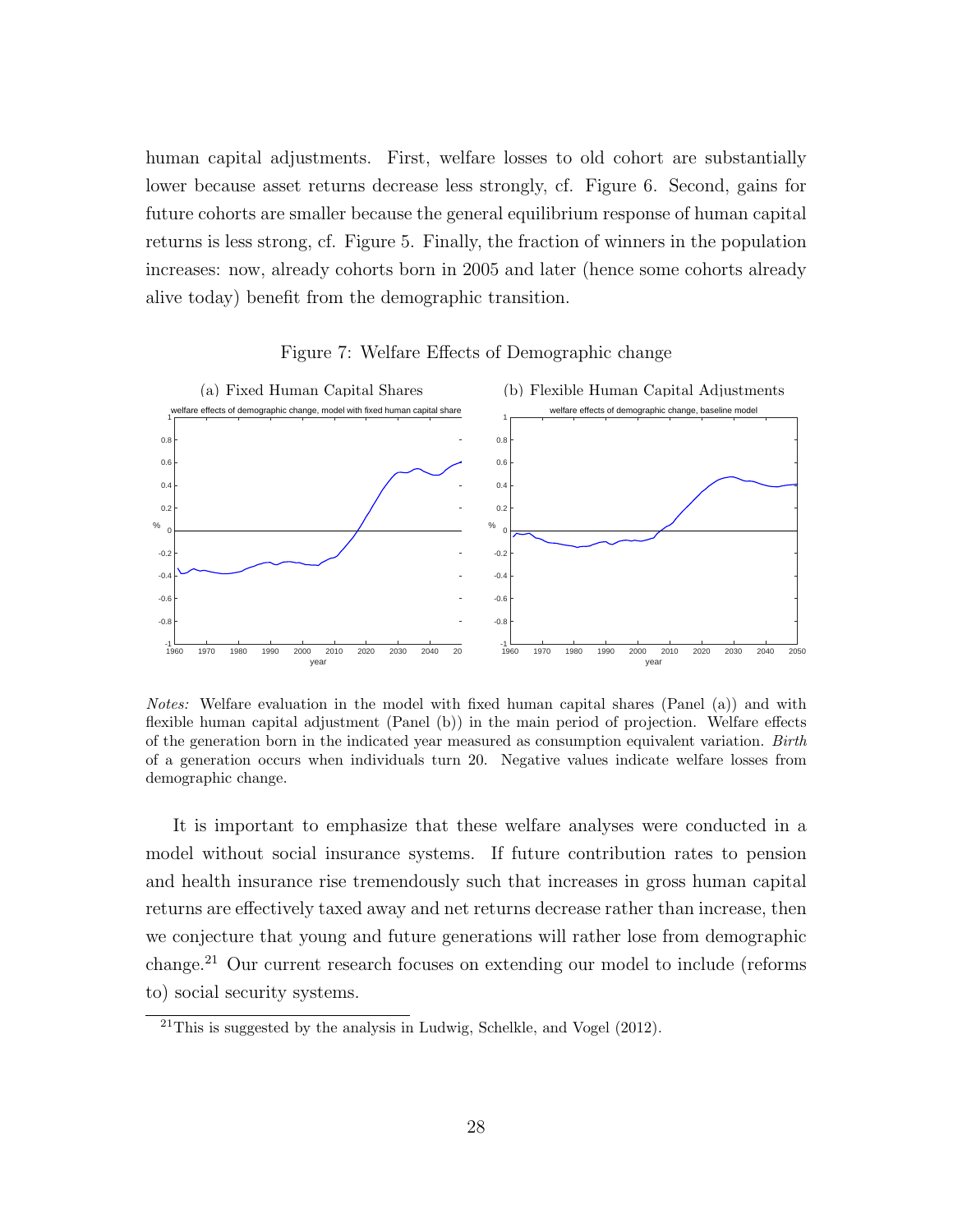# **5 Conclusion**

This paper develops a quantitative overlapping generations model to evaluate the effects of demographic change for secular stagnation of the US economy in the next decades. We show that cumulative output losses from reductions of raw labor may stand at minus 6% in 2035, relative to a constant growth path. Endogenous human capital adjustments may strongly reduce these losses to about minus 2%. This relative reduction in long-run output will be accompanied by falling asset returns. Risky returns are projected to decrease by 0.7, respectively 0.16, percentage points and risk-free returns by 1.0, respectively 0.24, percentage points without, respectively with, human capital adjustments; hence, the equity premium is projected to increase. These developments lead to profound welfare losses for old and asset rich households when human capital adjustments are restricted. These losses can be dampened substantially when human capital adjusts fully flexibly. On the contrary, future generations benefit from being born into an economy with shortage of labor. Furthermore, our predictions, and in particular our predictions of the risk-free rate, are crucial for providing central banks with the necessary information for fine tuning monetary policy instruments in light of the demographic transition.

The differences across human capital scenarios in our model are large. While we do not model frictions to human capital adjustments, these differences lead us to conclude that human capital policies will play a crucial role in aging societies. Extending our framework by an explicit model of such frictions (e.g., borrowing and time constraints to human capital formation) is a key relevant step for future research. However, such an extension would come at the huge cost of having to give up the computational tractability of our current framework.

The current version of the paper does not address how (reforms to) social security systems affect the analysis. The main emphasis of our current research is on extending our model along these lines.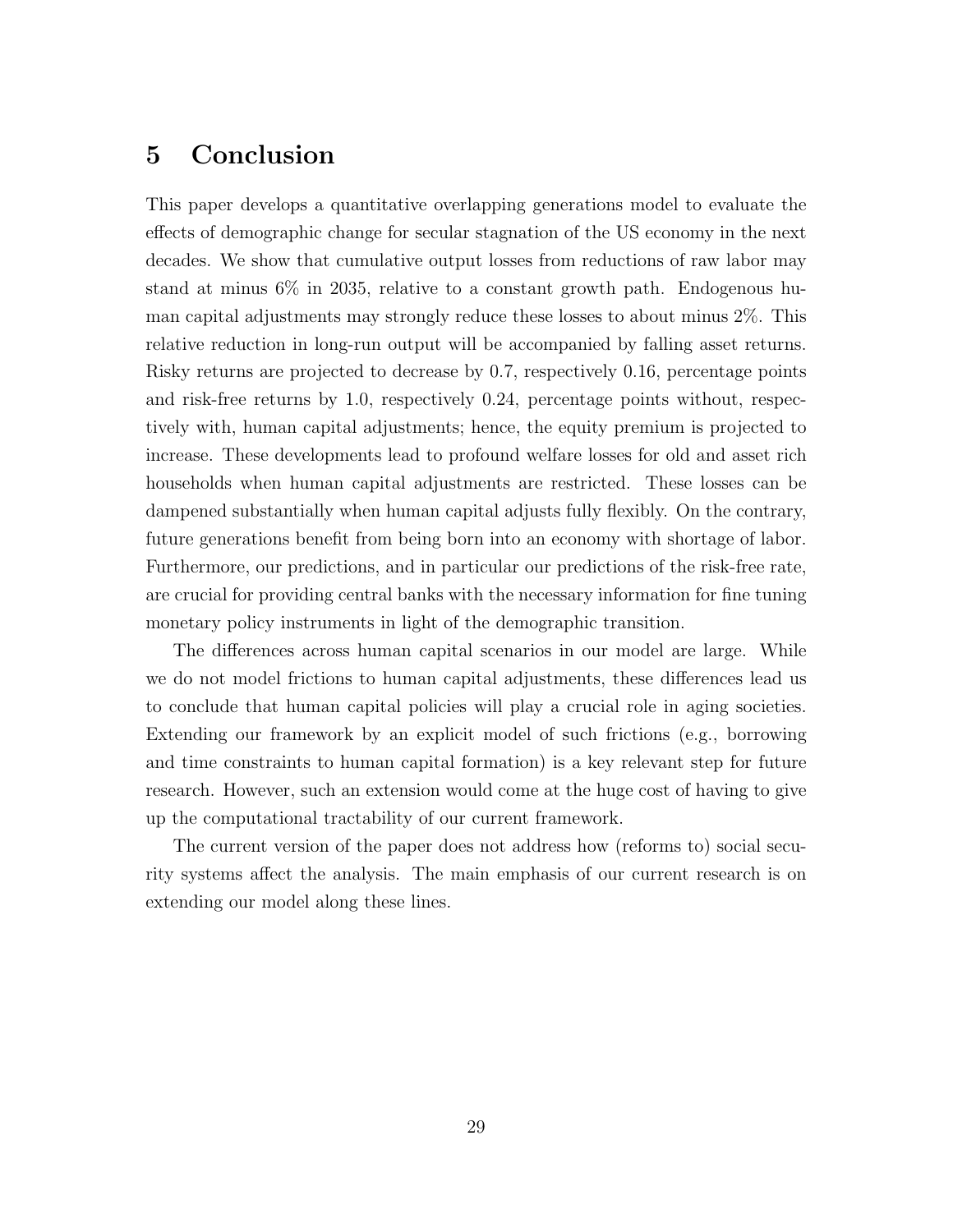# **A Theoretical Appendix**

## **A.1 Solution of the Household Problem**

*Proof of Proposition 1.* We guess that  $v = m^l \cdot \tilde{x}$  where *l* is some parameter to be determined below and  $m$  is the marginal propensity to consume out of  $\tilde{x}$  and show below that this is indeed true. From the guess it follows that

$$
v = \max_{\tilde{c}, \tilde{x}', \tilde{\alpha}^{s'}, \tilde{\alpha}^{h'}} \{ \tilde{c}^{\frac{1-\theta}{\gamma}} + \hat{\beta} \cdot (\mathbb{E}[(m'^{l} \cdot \tilde{x}')^{1-\theta}])^{\frac{1}{\gamma}} \}^{\frac{\gamma}{1-\theta}} \text{ s.t. } \tilde{x}' = \frac{1}{1+g} \cdot (\tilde{x} - \tilde{c}) \cdot (1+\tilde{r}')
$$
  
= 
$$
\max_{\tilde{c}, \tilde{\alpha}^{s'}, \tilde{\alpha}^{h'}} \{ \tilde{c}^{\frac{1-\theta}{\gamma}} + (\frac{1}{1+g} \cdot (\tilde{x} - \tilde{c}))^{\frac{1-\theta}{\gamma}} \cdot \hat{\beta} \cdot (\mathbb{E}[(m'^{l} \cdot (1+\tilde{r}'))^{1-\theta}])^{\frac{1}{\gamma}} \}^{\frac{\gamma}{1-\theta}}
$$

Next, we compute the first-order conditions (FOCs) with respect to  $\tilde{c}$ ,  $\hat{\alpha}^{s'}$ ,  $\hat{\alpha}^{h'}$ :

*•* FOC with respect to consumption:

$$
0 = \frac{\gamma}{1-\theta} \cdot \left\{ \tilde{c}^{\frac{1-\theta}{\gamma}} + \left( \frac{1}{1+g} \cdot (\tilde{x}-\tilde{c}) \right)^{\frac{1-\theta}{\gamma}} \cdot \hat{\beta} \cdot \left( \mathbb{E}[(m^{l} \cdot (1+\tilde{r}'))^{1-\theta}] \right)^{\frac{1}{\gamma}} \right\}^{\frac{\gamma}{1-\theta}-1}
$$
  

$$
\cdot \left\{ \frac{1-\theta}{\gamma} \cdot \tilde{c}^{\frac{1-\theta-\gamma}{\gamma}} - \frac{1-\theta}{\gamma \cdot (1+g)} \cdot \left( \frac{1}{1+g} \cdot (\tilde{x}-\tilde{c}) \right)^{\frac{1-\theta-\gamma}{\gamma}} \cdot \hat{\beta} \cdot \left( \mathbb{E}[(m^{l} \cdot (1+\tilde{r}'))^{1-\theta}] \right)^{\frac{1}{\gamma}} \right\}
$$
  

$$
\tilde{c} = (\tilde{x}-\tilde{c}) \cdot \left( \frac{1}{1+g} \right)^{\frac{1-\theta}{1-\theta-\gamma}} \cdot \hat{\beta}^{\frac{\gamma}{1-\theta-\gamma}} \cdot \left( \mathbb{E}[(m^{l} \cdot (1+\tilde{r}'))^{1-\theta}] \right)^{\frac{1}{1-\theta-\gamma}}
$$

Defining  $n := \widehat{\beta}^{\frac{\gamma}{1-\theta-\gamma}} \cdot (\mathbb{E}[(m'^{l} \cdot (1+\widehat{r}'))^{1-\theta}])^{\frac{1}{1-\theta-\gamma}}, o := (\frac{1}{1+g})^{\frac{1-\theta}{1-\theta-\gamma}}, \text{ and } m :=$ *o·n*  $\frac{o \cdot n}{1+o \cdot n}$ , we get

$$
\tilde{c} = m \cdot \tilde{x}.
$$

• FOC with respect to stock portfolio share:

$$
0 = \frac{\gamma}{1-\theta} \cdot \left\{ \tilde{c}^{\frac{1-\theta}{\gamma}} + \left( \frac{1}{1+g} \cdot (\tilde{x}-\tilde{c}) \right)^{\frac{1-\theta}{\gamma}} \cdot \widehat{\beta} \cdot \left( \mathbb{E}[(m'^{l} \cdot (1+\tilde{r}'))^{1-\theta}] \right)^{\frac{1}{\gamma}} \right\}^{\frac{\gamma}{1-\theta}-1}
$$

$$
\cdot \left( \frac{1}{1+g} \cdot (\tilde{x}-\tilde{c}) \right)^{\frac{1-\theta}{\gamma}} \cdot \widehat{\beta} \cdot \frac{1}{\gamma} \cdot \left( \mathbb{E}[(m'^{l} \cdot (1+\tilde{r}'))^{1-\theta}] \right)^{\frac{1}{\gamma}-1}
$$

$$
\cdot \mathbb{E}[m'^{l \cdot (1-\theta)} \cdot (1-\theta) \cdot (1+\tilde{r}')^{-\theta} \cdot (r^{sl}-r^{fl})]
$$

$$
0 = \mathbb{E}[m'^{l \cdot (1-\theta)} \cdot (1+\tilde{r}')^{-\theta} \cdot (r^{sl}-r^{fl})]
$$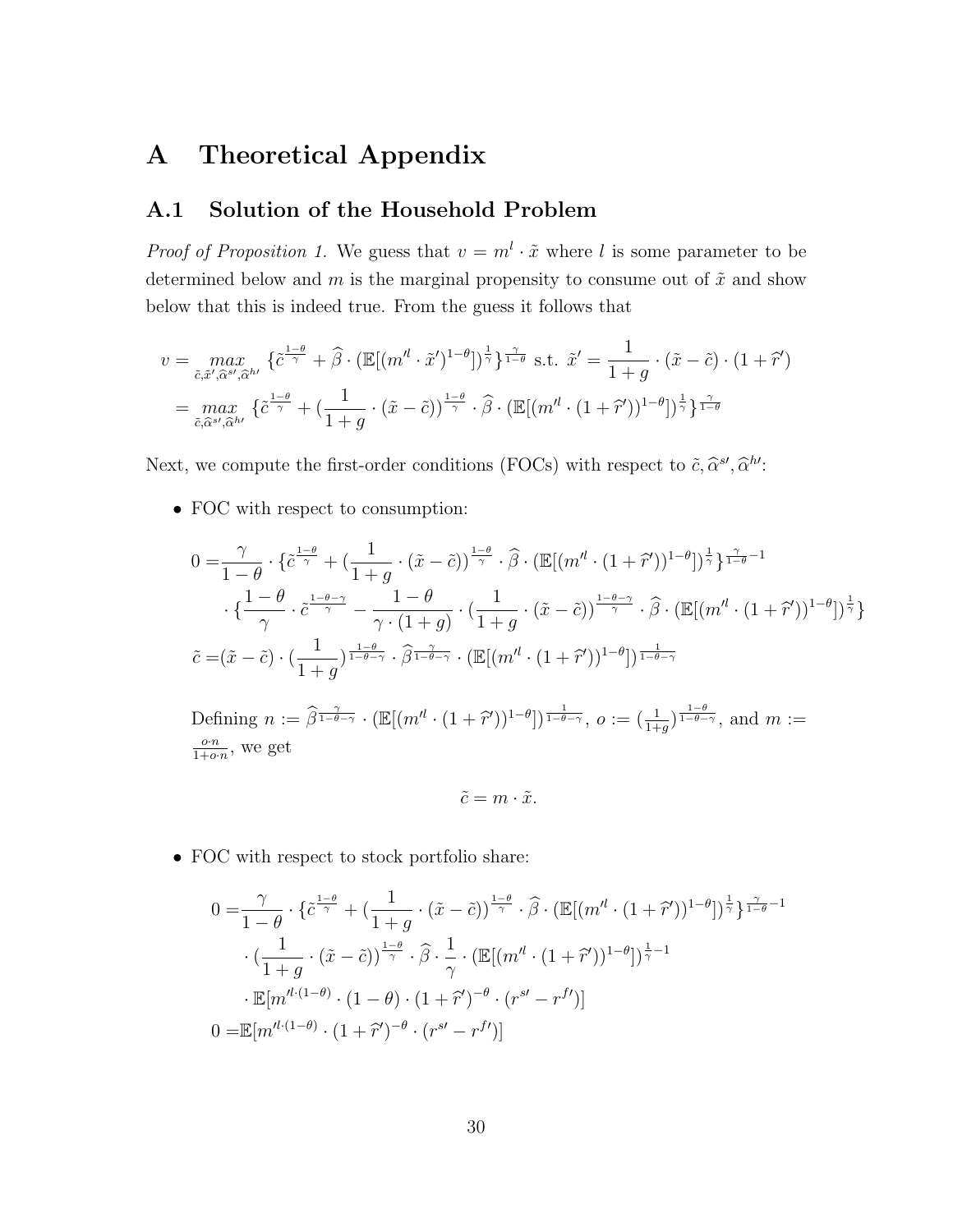*•* FOC with respect to human capital portfolio share:

$$
0 = \frac{\gamma}{1-\theta} \cdot \left\{ \tilde{c}^{\frac{1-\theta}{\gamma}} + \left( \frac{1}{1+g} \cdot (\tilde{x}-\tilde{c}) \right)^{\frac{1-\theta}{\gamma}} \cdot \hat{\beta} \cdot \left( \mathbb{E}[(m'^{l} \cdot (1+\tilde{r}'))^{1-\theta}] \right)^{\frac{1}{\gamma}} \right\}^{\frac{\gamma}{1-\theta}-1}
$$

$$
\cdot \left( \frac{1}{1+g} \cdot (\tilde{x}-\tilde{c}) \right)^{\frac{1-\theta}{\gamma}} \cdot \hat{\beta} \cdot \frac{1}{\gamma} \cdot \left( \mathbb{E}[(m'^{l} \cdot (1+\tilde{r}'))^{1-\theta}] \right)^{\frac{1}{\gamma}-1}
$$

$$
\cdot \mathbb{E}[m'^{l \cdot (1-\theta)} \cdot (1-\theta) \cdot (1+\tilde{r}')^{-\theta} \cdot (\tilde{r}^{h'}-r^{f'})]
$$

$$
0 = \mathbb{E}[m'^{l \cdot (1-\theta)} \cdot (1+\tilde{r}')^{-\theta} \cdot (\tilde{r}^{h'}-r^{f'})]
$$

What is left is to show that indeed  $v = m^l \cdot \tilde{x}$ . Using  $\tilde{c} = m \cdot \tilde{x}$ ,  $n = \hat{\beta}^{\frac{\gamma}{1-\theta-\gamma}} \cdot (\mathbb{E}[(m^l \cdot$  $(1 + \hat{r}^{\prime})$ <sup>1- $\theta$ </sup>)<sup> $\frac{1}{1-\theta-\gamma}$ </sup>,  $m = \frac{o \cdot n}{1+o}$  $\frac{e^{i\theta}h}{1+e^{i\theta}}$ , and  $o = (\frac{1}{1+g})^{\frac{1-\theta}{1-\theta-\gamma}}$  in *u* we get:

$$
v = \left\{ (m \cdot \tilde{x})^{\frac{1-\theta}{\gamma}} + \left( \frac{1}{1+g} \cdot (\tilde{x} - m \cdot \tilde{x}) \right)^{\frac{1-\theta}{\gamma}} \cdot n^{\frac{1-\theta-\gamma}{\gamma}} \right\}^{\frac{\gamma}{1-\theta}}
$$
  
=  $\tilde{x} \cdot \left\{ \frac{(o \cdot n)^{\frac{1-\theta-\gamma}{\gamma}}}{(1+o \cdot n)^{\frac{1-\theta-\gamma}{\gamma}}} \right\}^{\frac{\gamma}{1-\theta}}$  =  $\tilde{x} \cdot m^{\frac{1-\theta-\gamma}{1-\theta}}$ 

Hence,  $v = m^l \cdot \tilde{x}$  where  $l = \frac{1 - \theta - \gamma}{1 - \theta}$ 1*−θ* . Plugging this into the FOCs yields:

$$
\tilde{c} = m \cdot \tilde{x}
$$
  
\n
$$
0 = \mathbb{E}[(m')^{1-\theta-\gamma} \cdot (1+\hat{r}')^{-\theta} \cdot (r^{s'} - r^{f'})]
$$
  
\n
$$
0 = \mathbb{E}[(m')^{1-\theta-\gamma} \cdot (1+\hat{r}')^{-\theta} \cdot (\hat{r}^{h'} - r^{f'})]
$$

Defining  $\wp := \mathbb{E}[(m'^{\frac{1-\theta-\gamma}{1-\theta}} \cdot (1+\hat{r}'))^{1-\theta}]$ , the marginal propensity to consume equals:

$$
m = \frac{o \cdot n}{1 + o \cdot n} = \frac{\left(\frac{1}{1+g}\right)^{\frac{1-\theta}{1-\theta-\gamma}} \cdot \widehat{\beta}^{\frac{\gamma}{1-\theta-\gamma}} \cdot \wp^{\frac{1}{1-\theta-\gamma}}}{1 + \left(\frac{1}{1+g}\right)^{\frac{1-\theta}{1-\theta-\gamma}} \cdot \widehat{\beta}^{\frac{\gamma}{1-\theta-\gamma}} \cdot \wp^{\frac{1}{1-\theta-\gamma}}}
$$

$$
= \frac{\left(\beta \cdot \varsigma^{\frac{1}{\gamma}}\right)^{\frac{\gamma}{1-\theta-\gamma}} \cdot \wp^{\frac{1}{1-\theta-\gamma}}}{1 + \left(\beta \cdot \varsigma^{\frac{1}{\gamma}}\right)^{\frac{\gamma}{1-\theta-\gamma}} \cdot \wp^{\frac{1}{1-\theta-\gamma}}} = \frac{\left(\beta^{\gamma} \cdot \varsigma \cdot \wp\right)^{\frac{1}{1-\theta-\gamma}}}{1 + \left(\beta^{\gamma} \cdot \varsigma \cdot \wp\right)^{\frac{1}{1-\theta-\gamma}}}
$$

 $\Box$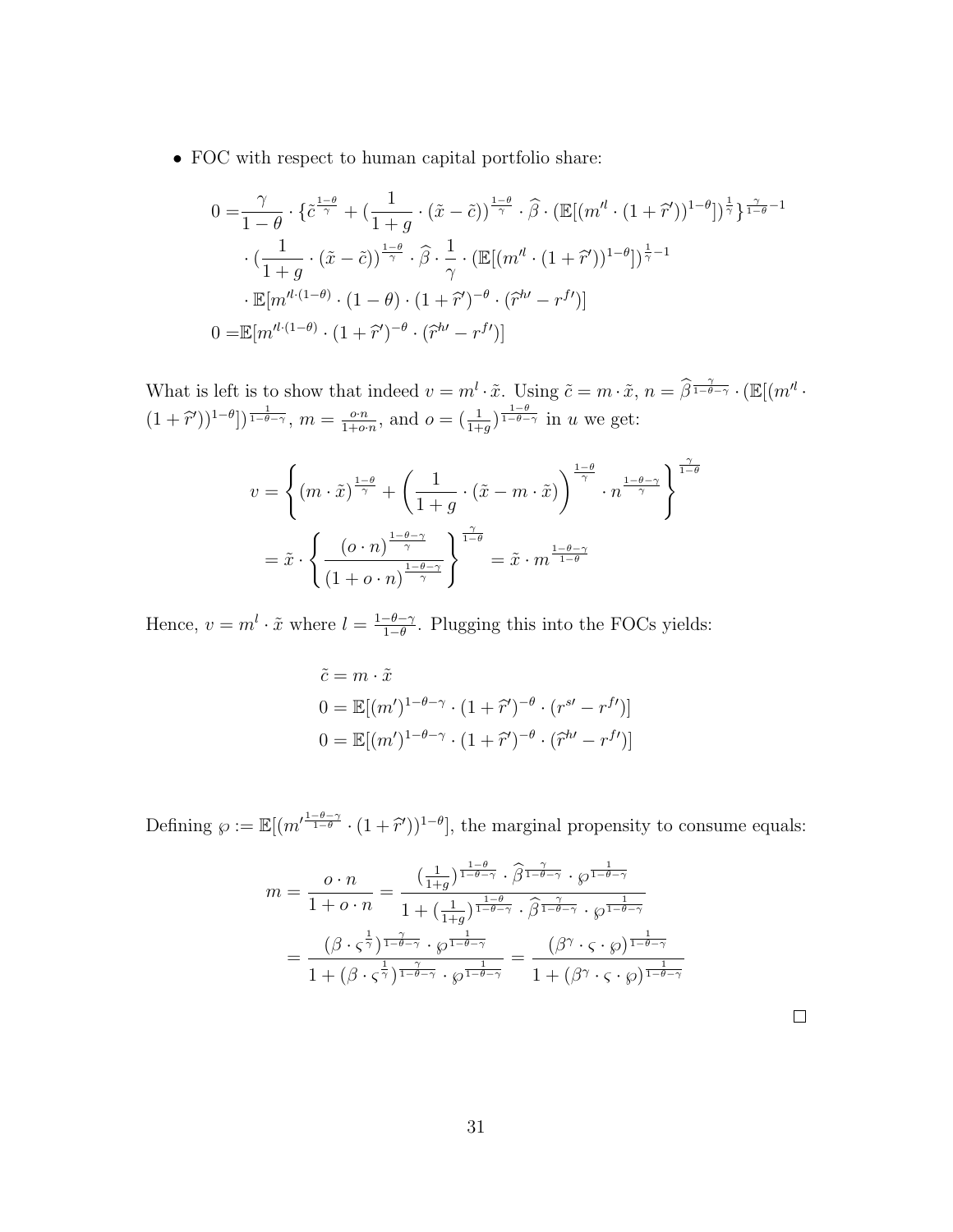#### **A.2 Derivation of the Aggregate Resource Constraint**

Deriving the aggregate resource constraint, first we take the population weighted sums of the (de-trended) individual budget constraints and the individual human capital accumulation constraints in period *t* (cf. equations (9) and (8)) and add them up. Note that it is understood that we sum over all individuals of each age bin characterized by the idiosyncratic mean zero-shock *η* without making this explicit. We then get

$$
(1+g) \cdot \sum_{j=0}^{J} N_{t,j} \cdot \tilde{k}_{t+1,j+1} + \sum_{j=0}^{J} N_{t,j} \cdot h_{t+1,j+1}
$$
  
= 
$$
\sum_{j=0}^{J} N_{t,j} \cdot \tilde{k}_{t,j} \cdot (1 + r_t^f + \alpha_{t,j}^s \cdot (r_t^s - r_t^f)) + \sum_{j=0}^{J} N_{t,j} \cdot h_{t,j} \cdot \tilde{r}_t^H
$$
  
- 
$$
\sum_{j=0}^{J} N_{t,j} \cdot \tilde{c}_{t,j} + \sum_{j=0}^{J} N_{t,j} \cdot h_{t,j} \cdot (1 - \delta_j^h)
$$

$$
\Leftrightarrow (1+g)\cdot \tilde{K}_{t+1} + H_{t+1}
$$
  
=  $\tilde{K}_t + \tilde{K}_t \cdot r_t^K + H_t + H_t \cdot \tilde{r}_t^H - \tilde{G}_t - \tilde{C}_t$   

$$
- \sum_{j=0}^J N_{t,j} \cdot (1 - \varsigma_{t,j}) \cdot h_{t+1,j+1} + N_{t+1,0} \cdot h_{t+1,0} - \sum_{j=0}^J N_{t,j} \cdot h_{t,j} \cdot \delta_j^h
$$

or, finally,

$$
\tilde{Y}_t = \tilde{C}_t + \tilde{G}_t + \tilde{I}_t^K + I_t^h \tag{24}
$$

where we used equilibrium conditions summarized in 2.8 as well as  $K_{t+1} = K_t \cdot (1 - \epsilon)$  $\delta_t^K$ ) +  $I_t^K$  and  $I_{t+1}^H = H_t + I_t^H$ . Note that  $I_t^h$  is the aggregate of gross human capital investments defined as:  $I_t^h := I_t^H - N_{t+1,0} \cdot h_{t+1,0} + \sum_{j=0}^J N_{t,j} \cdot (1 - \varsigma_{t,j}) \cdot h_{t+1,j+1} +$  $\sum_{j=0}^{J} N_{t,j} \cdot h_{t,j} \cdot \delta_j^h$ .

# **B Computational Appendix**

Numerical computations are implemented in Fortran 90 using routines which are partly based on Press, Teukolsky, Vetterling, and Flannery (1996). If not otherwise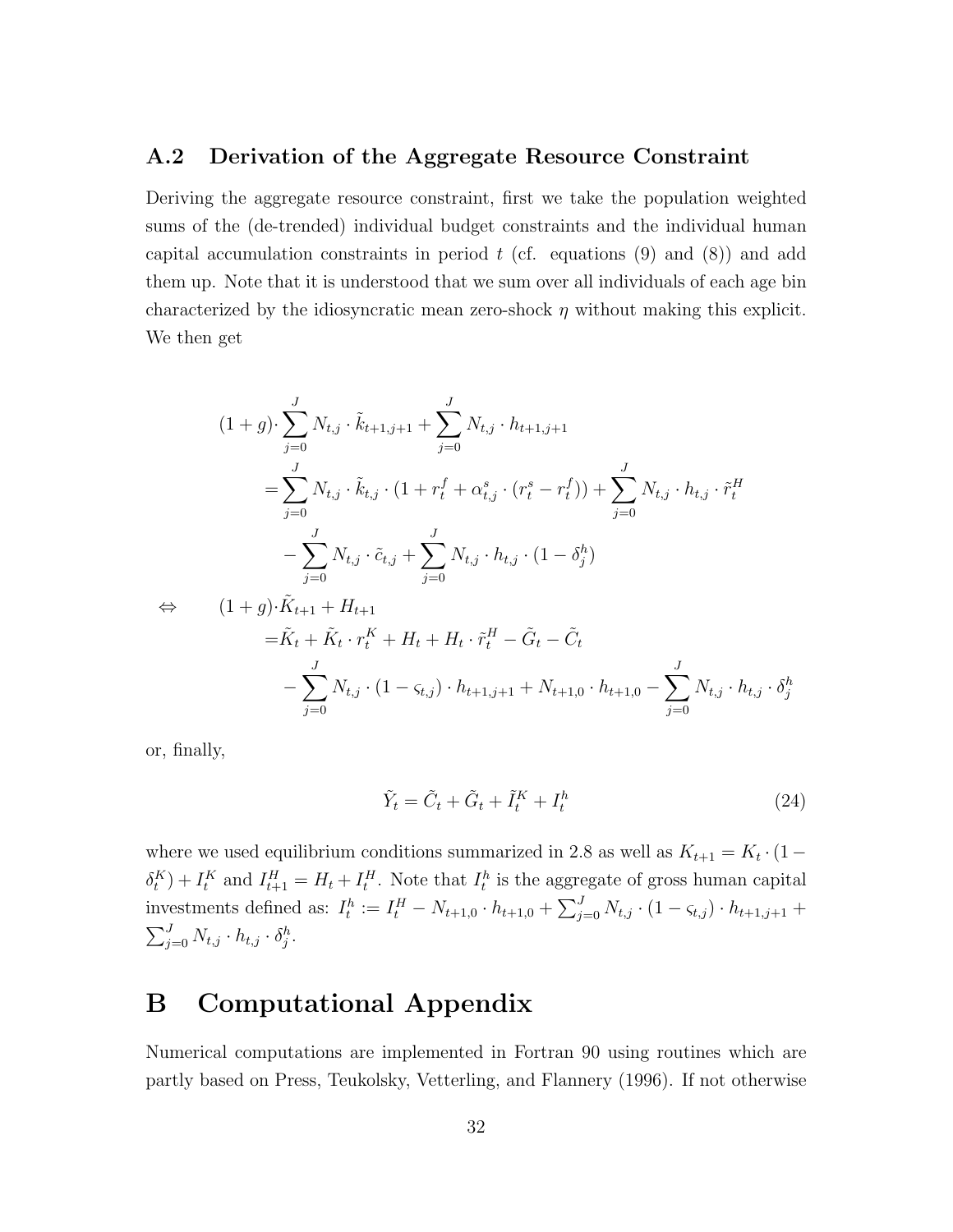stated the convergence criterion of a root finding algorithm is set to 10*<sup>−</sup>*<sup>6</sup> and the weight on resulting variables in the updating step of a Gauss-Seidel algorithm (cf., e.g., Ludwig  $2007$ ) is set to  $10\%$ .

## **B.1 Numerical Solution**

We solve an approximate rational expectations equilibrium by adapting the computational method developed in Krusell and Smith (1997, 1998) to the case of transitional dynamics with time-varying aggregate laws of motion due to a time-varying demographic distribution, *N*. Therefore, we follow the approach in Geppert and Ludwig (2015).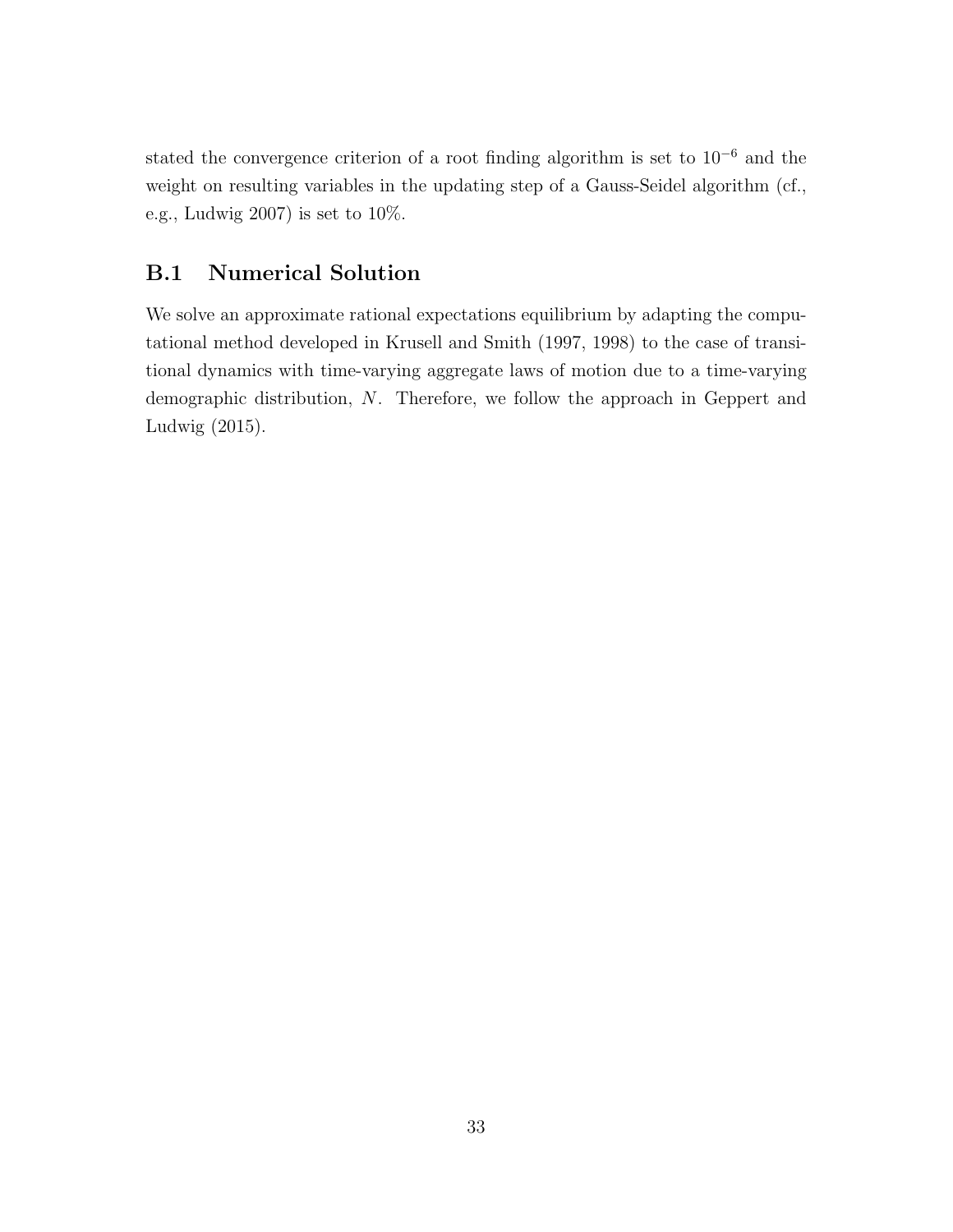# **References**

- Attanasio, O., S. Kitao, and G. L. Violante (2007). Global Demographic Trends and Social Security Reform. *Journal of Monetary Economics 54(1)*, 144–198.
- Auerbach, A. J. and L. J. Kotlikoff (1987). *Dynamic Fiscal Policy*. Cambridge, MA: Cambridge University Press.
- Bakshi, G. S. and Z. Chen (1994). Baby Boom, Population Aging and Capital Markets. *Journal of Business 67*, 165–202.
- Bansal, R. and A. Yaron (2004). Risks for the Long Run: A Potential Resolution of Asset Pricing Puzzles. *59(4)*, 1481–1509.
- Barberis, N. (2000). Investing for the Long Run When Returns are Predictable. *Journal of Finance 55*, 225–264.
- Boldrin, M., L. J. Christiano, and J. D. M. Fisher (1995). Asset Pricing Lessons for Modeling Business Cycles. *NBER Working Paper Series 5262*.
- Bommier, A., D. Harenberg, and F. Legrand (2016). Life-Cycle Asset Allocation with Recursive Preferences.
- B¨orsch-Supan, A., A. Ludwig, and M. Sommer (2003). *{Demographie und Kapitalm¨arkte - Die Auswirkungen der Bev¨olkerungsalterung auf Aktien-}, {Renten-} und {Immobilienverm¨ogen}*. K¨oln: DIA, *{*Deutsches Institut f¨ur Altersvorsorge*}*.
- Börsch-Supan, A., A. Ludwig, and J. Winter (2006). Aging, Pension Reform and Capital Flows: A Multi-Country Simulation Model. *Economica 73*, 625–658.
- Brooks, R. (2004). The Equity Premium and the Baby Boom. *Econometric Society 2004 North American Winter Meetings 155*, 1–25.
- Campbell, J. Y. and L. M. Viceira (2002). *Strategic Asset Allocation: Portfolio Choice for Long-Term Investors*. Oxford University Press.
- Carvalho, C., A. Ferrero, and F. Nechio (2016). Demographics and Real Interest Rates: Inspecting the Mechanism.
- Constantinides, G. M. and D. Duffie (1996). Asset Pricing with Heterogeneous Consumers. *Journal of Political Economy 104*, 219–240.
- Córdoba, J. C. and M. Ripoll (2016). Risk Aversion and the Value of Life.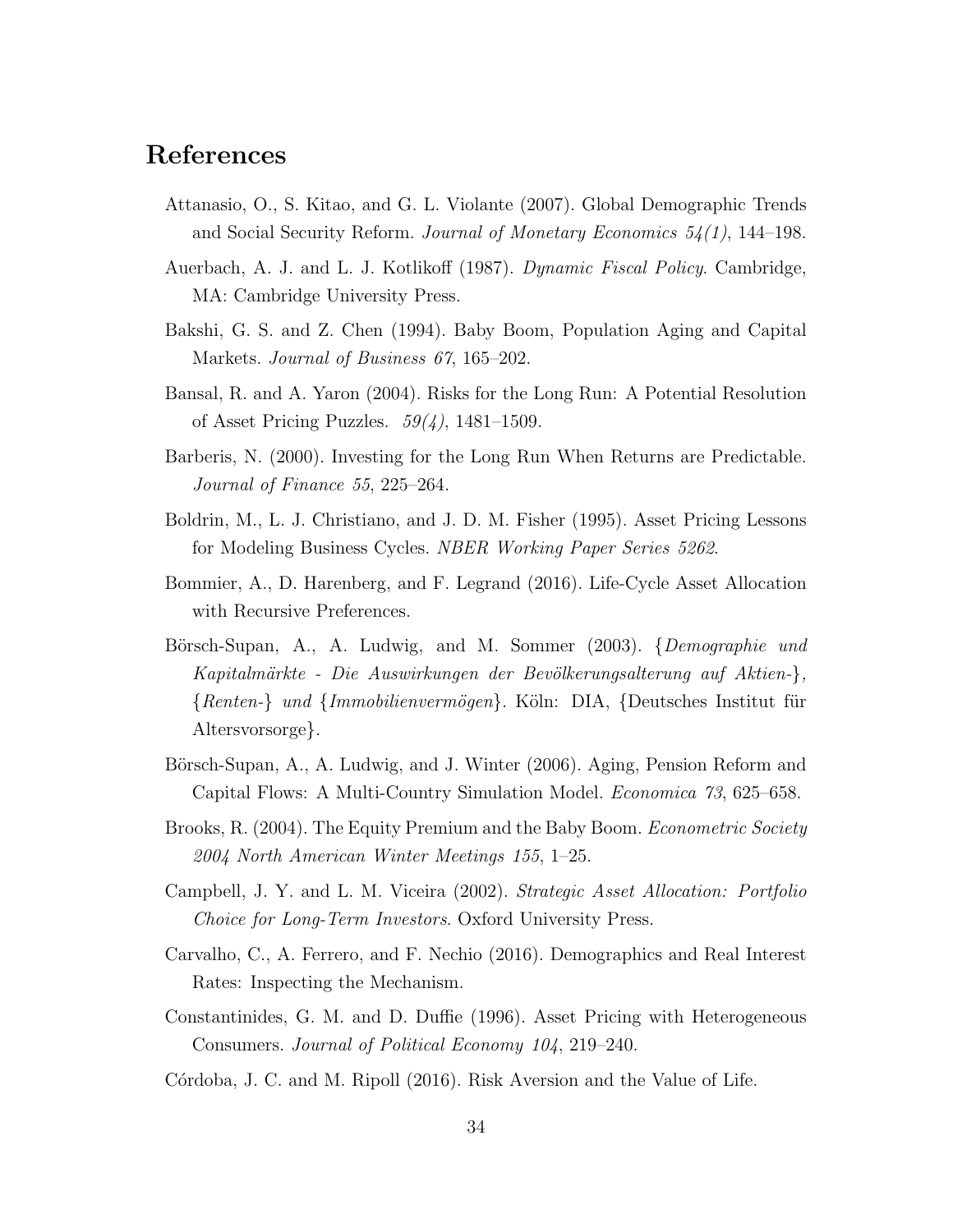- Croce, M. (2014). Long-run productivity risk: A new hope for production-based asset pricing? *Journal of Monetary Economics 66*, 13–31.
- Davila, J., J. H. Hong, P. Krusell, and J.-V. Rios-Rull (2012). Constrainded Efficiency in the Neoclassical Growth Model with Uninsurable Idiosyncratic Shocks. *Econometrica 80(6)*(80(6)), 2431–2467.
- Diamond, P. A. (1965). National Debt in a Neoclassical Growth Model. *American Economic Review 55*, 1126–1150.
- Eggertsson, G. B. and N. R. Mehrotra (2014). A Model of Secular Stagnation.
- Eggertsson, G. B., N. R. Mehrotra, and L. H. Summers (2016). Secular Stagnation in the Open Economy.
- Epstein, L. and S. Zin (1991). Substitution, Risk Aversion, and the Temporal Behavior of Consumption and Asset Returns: A Theoretical Framework. *Journal of Political Economy 99*, 263–286.
- Epstein, L. G. and S. Zin (1989). Substitution, Risk Aversion, and the Temporal Behavior of Consumption and Asset Returns: A Theoretical Framework. *Econometrica 57* (4), 937–969.
- Fernández-Villaverde, J. and D. Krüger (2006). Consumption over the Life Cycle: Facts from Consumer Expenditure Survey Data. *Review of Economics and Statistics 89(3)*, 552–565.
- Geanakoplos, J., M. Magill, and M. Quinzii (2004). Demography and the Long-Run Predictability of the Stock Market. *Brookings Papers on Economic Activity 1*, 241–307.
- Geppert, C. and A. Ludwig (2015). Computing Transitional Dynamics in Heterogenous Agent Models with Aggregate Risk by Parameterized Laws of Motion. *Mimeo*.
- Glover, A., J. Heathcote, D. Krueger, and J. V. Rios-Rull (2014). Intergenerational Redistribution in the Great Recession.
- Gomes, F. and A. Michaelides (2008). Asset Pricing with Limited Risk Sharing and Heterogeneous Agents. *The Review of Financial Studies 21(1)*, 415–449.
- Guvenen, F., S. Ozkan, and J. Song (2014). The Nature of Countercyclical Income Risk. *Journal of Political Economy 122* (3), 1–59.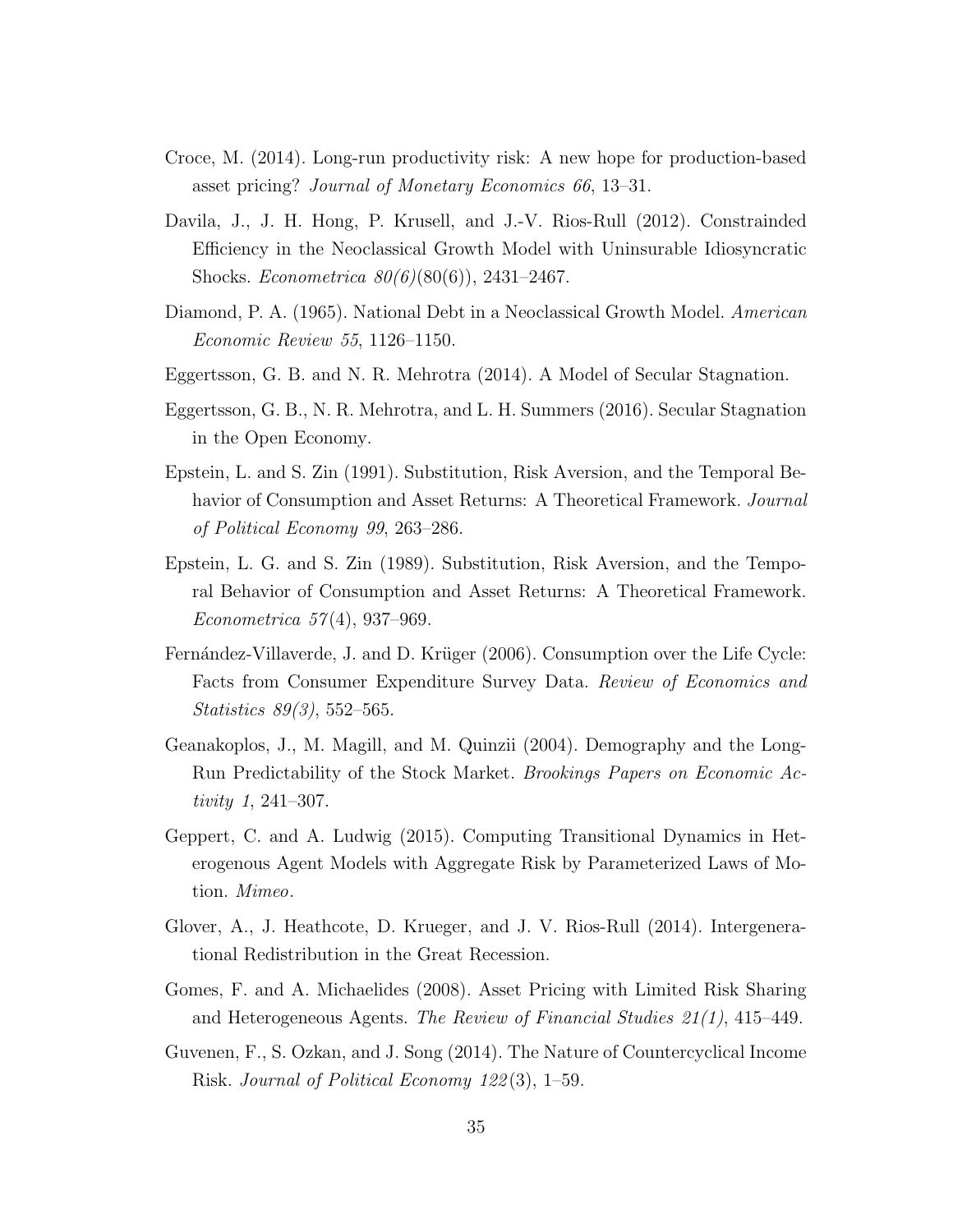Hansen, A. (1938). *Full Recovery or Stagnation*. W. W. Norton.

- Harenberg, D. and A. Ludwig (2015). Idiosyncratic Risk, Aggregate Risk, and the Welfare Effects of Social Security. *Mimeo*.
- Huggett, M., G. Ventura, and A. Yaron (2011). Sources of Lifetime Inequality. *American Economic Review 101*, 2923–2954.
- Hugonnier, J., F. Pelgrin, and P. St-Amour (2013). Health and (Other) Asset Holdings. *Review of Economic Studies 80*, 663–710.
- Human Mortality Database (2008). No title. University of California, Berkeley (USA), and Max Planck Institutefor Demographic Research (Germany) [accessed at http://www.mortality.org/ on April 12, 2010].
- Judd, K. L. (2002). The Parametric Path Method: An Alternative to *{*Fair-Taylor*}* and *{*L-B-J*}* for Solving Perfect Foresight Models. *Journal of Economic Dynamics and Control 26*, 1557–1583.
- Krebs, T. (2003). Human Capital Risk and Economic Growth. *Quarterly Journal of Economics 118*, 709–745.
- Krebs, T. and B. Wilson (2004). Asset Returns in an Endogenous Growth Model with Incomplete Markets. *Journal of Economic Dynamics and Control*, 817– 839.
- Krüger, D. and F. Kübler (2006). Pareto Improving Social Security Reform When Financial Markets are Incomplete!? *American Economic Review 96(3)*, 737– 755.
- Krüger, D. and A. Ludwig (2007). On the Consequences of Demographic Change for Rates of Return to Capital and the Distribution of Wealth and Welfare. *Journal of Monetary Economics 54(1)*, 49–87.
- Krusell, P. and A. A. Smith (1997). Income and Wealth Heterogeneity, Portfolio Choice, and Equilibrium Asset Returns. *Macroeconomic Dynamics 1*, 387–422.
- Krusell, P. and A. A. Smith (1998). Income and Wealth Heterogeneity and the Macroeconomy. *Journal of Political Economy 106*, 867–896.
- Kuhle, W. (2008). Demography and Equity Premium.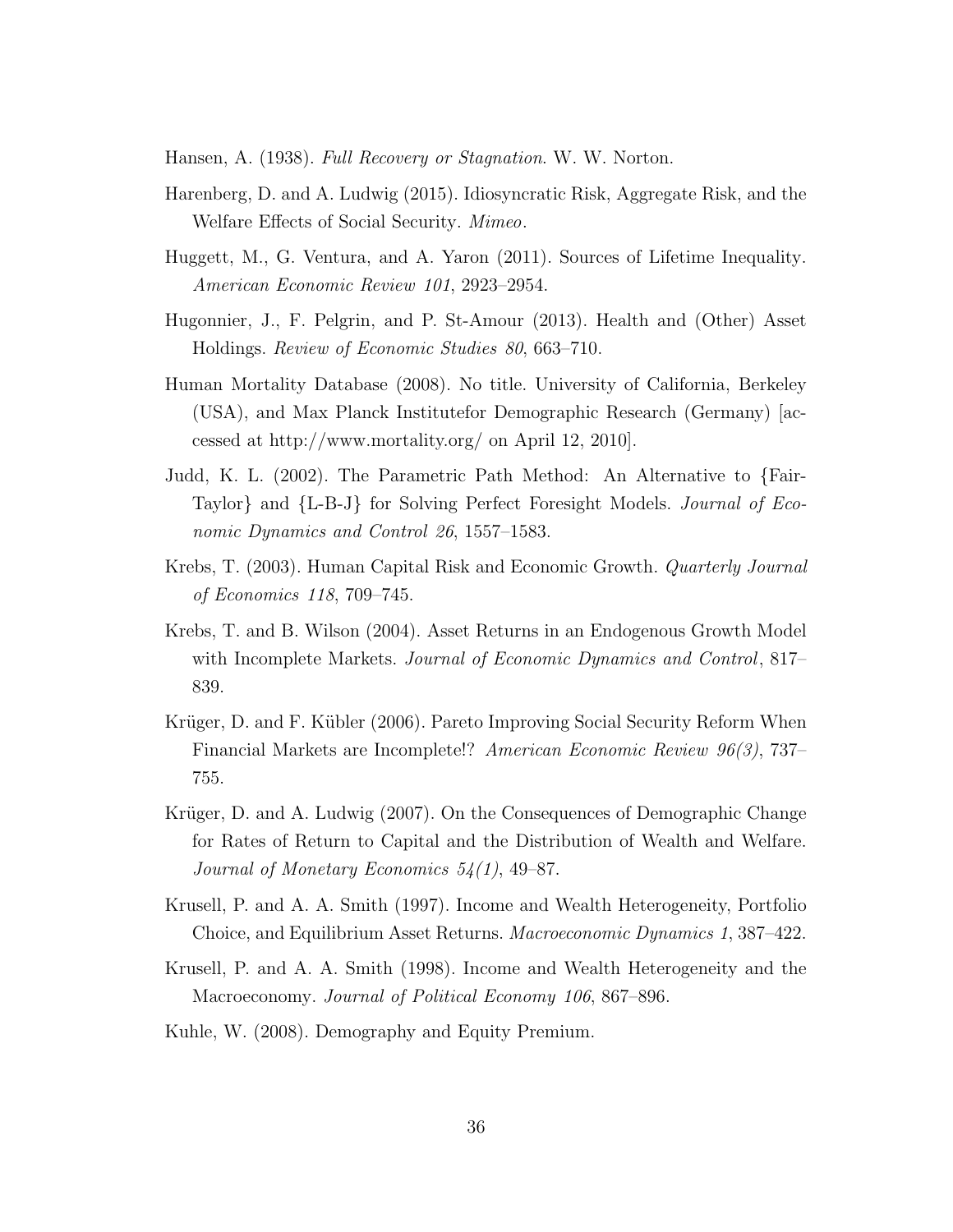- Ludwig, A. (2007). The Gauss-Seidel-Quasi-Newton Method: A Hybrid Algorithm for Solving Dynamic Economic Models. *Journal of Economic Dynamics and Control 31(5)*, 1610–1632.
- Ludwig, A., T. Schelkle, and E. Vogel (2012). Demographic Change, Human Capital and Welfare.
- Mehra, R. and E. Prescott (1985). The Equity Premium: A Puzzle. *Journal of Monetary Economics 15*, 145–161.
- Merton, R. C. (1969). Litetime Portfoliio Selection under Uncertainty: The Continuous-Time Case. *The Review of Economics and Statistics 51(3)*, 247– 257.
- Piazzesi, M., M. Schneider, and S. Tuzel (2007). Housing, Consumption, and Asset Pricing. *Journal of Financial Economics 83(3)*, 531–569.
- Press, W. H., S. A. Teukolsky, W. T. Vetterling, and B. P. Flannery (1996). *Numerical Recipes in Fortran 90*. New York: Cambridge University Press.
- Rajan, R. G. and L. Zingales (1995). What Do We Know about Capital Structure? Some Evidence from International Data. *The Journal of Finance 50(5)*, 1421– 1460.
- Samuelson, P. A. (1969). Lifetime Portfolio Selection by Dynamic Stochastic Programming. *Review of Economics and Statistics 51(3)*(Vol. 51, No. 3.), 239–246.
- Shiller, R. (2015). *U.S. Stock Price Data, Annual, with consumption, both short and long rates, and present value calculations.* [accessed at http://www.econ.yale.edu/ shiller/data.htm on May 26, 2015].
- Storesletten, K., C. Telmer, and A. Yaron (2004). Cyclical Dynamics in Idiosyncratic Labor Market Risk. *Journal of Political Economy 112*, 695–717.
- Storesletten, K., C. Telmer, and A. Yaron (2007). Asset Pricing with Idiosyncratic Risk and Overlapping Generations. *Review of Economic Dynamics 10* (4), 519– 548.
- Summers, L. H. (2013). IMF Fourteenth Annual Research Conference in Honor of Stanley Fischer.
- Summers, L. H. (2014). U.S. Economic Prospects: Secular Stagnation, Hysteresis, and the Zero Lower Bound. *Business Economics 49* (2), 65–73.